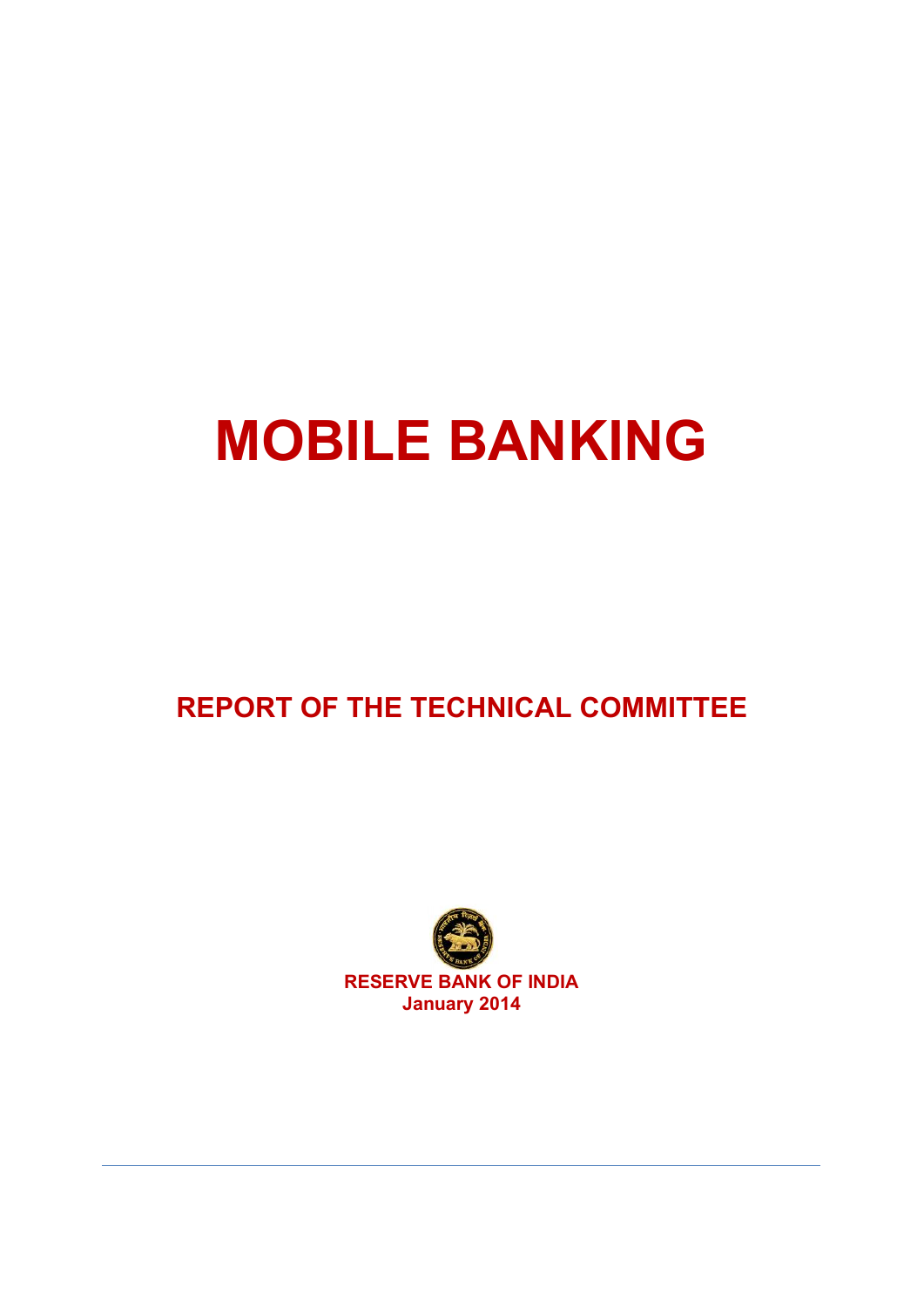### **Members**

Mr. Pułak Kumar Sinha (Member)

Mr. Anand Rao (Member)

Mr. Anthony Thomas (Member)

(Member) (Member Secretary)

Mr. Rahul Joshi (Member)

**Kilip Asbe** (Member)

Mr. C N Ram

(Member)

Eggsychoph

Mr. Pravir Vohra Mr. Vijay Chugh

—*-?\* Mr. B Sambamurthy (Chairman)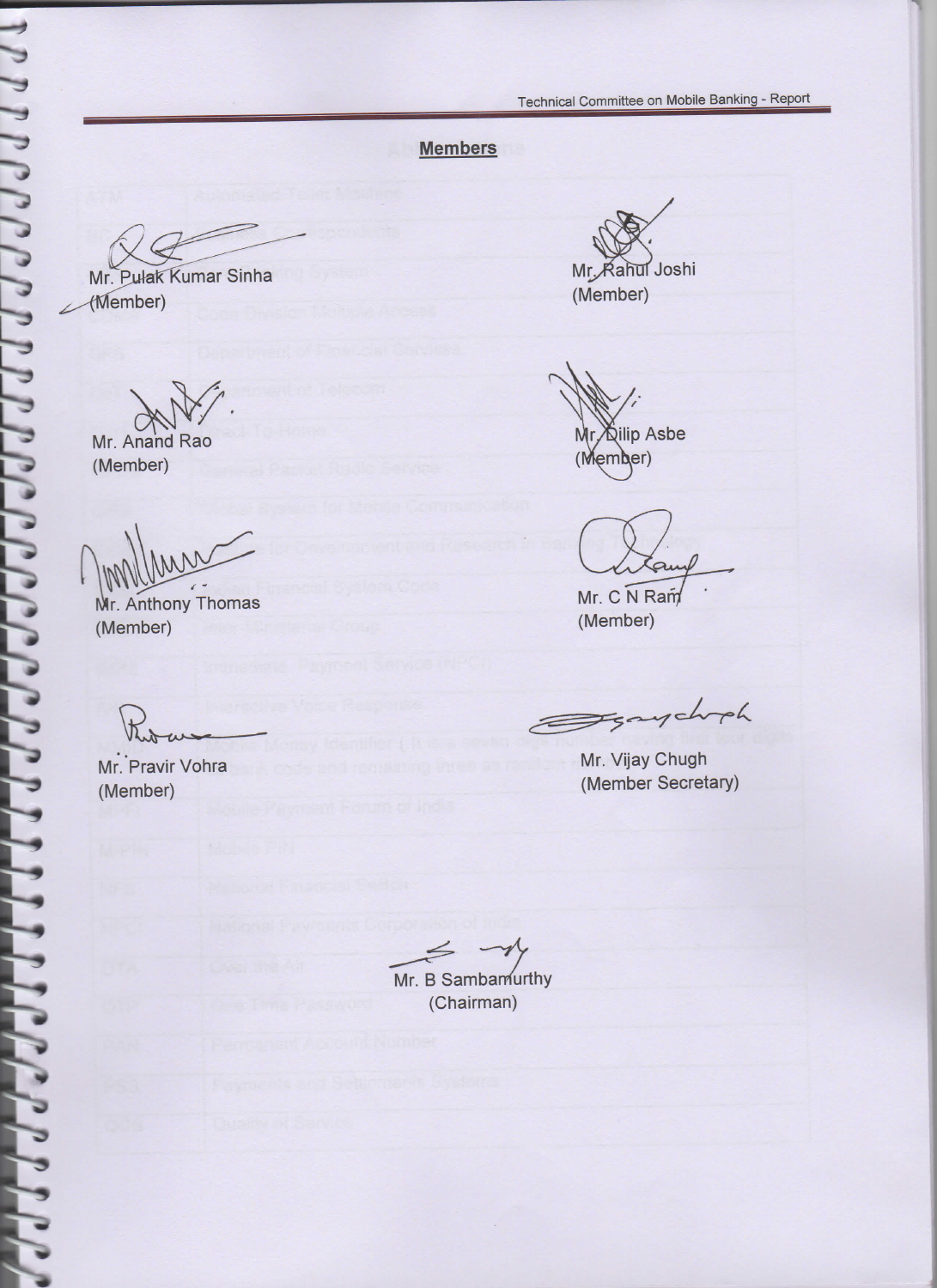# **Contents**

| <b>Chapter No</b> | <b>Particulars</b>                      | Page<br><b>Number</b> |
|-------------------|-----------------------------------------|-----------------------|
|                   | Letter of Transmittal                   |                       |
|                   | <b>List of Abbreviations</b>            |                       |
|                   | <b>Executive summary</b>                |                       |
|                   | Mobile Banking in India: Overview and   | 1                     |
|                   | current status                          |                       |
| $\overline{2}$    | Mobile Banking: SMS-based channel       | 10                    |
| 3                 | Mobile Banking: USSD channel            | 12                    |
| 4                 | Mobile Banking: Application based       | 16                    |
|                   | channel                                 |                       |
| 5                 | Mobile Banking: Technical solutions and | 18                    |
|                   | way forward                             |                       |
| 6                 | Summary of recommendations              | 21                    |
| Annex-I           | List of members                         | 26                    |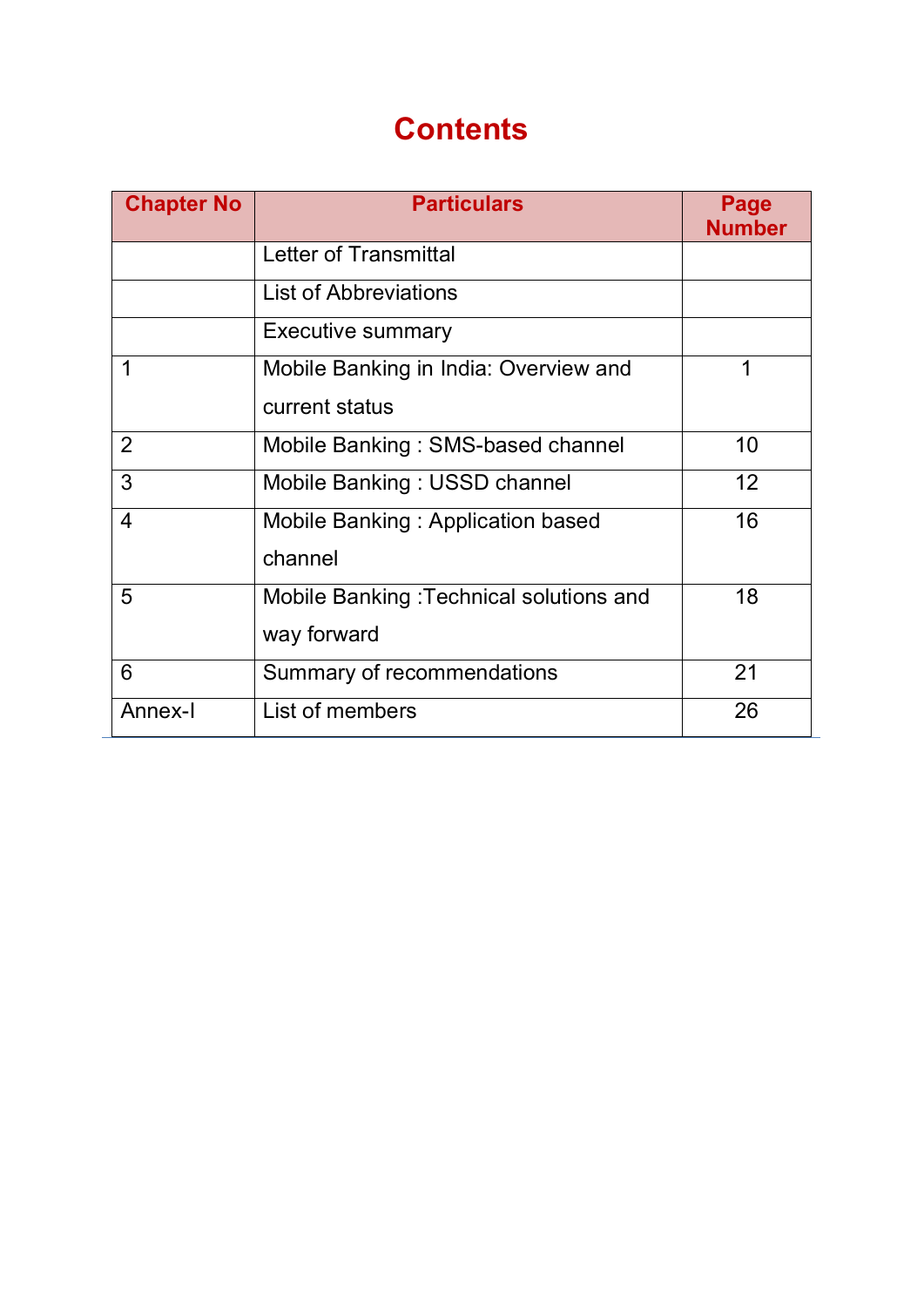# **Abbreviations**

| <b>ATM</b>   | <b>Automated Teller Machine</b>                                        |
|--------------|------------------------------------------------------------------------|
| <b>BC</b>    | <b>Business Correspondents</b>                                         |
| <b>CBS</b>   | <b>Core Banking System</b>                                             |
| <b>CDMA</b>  | <b>Code Division Multiple Access</b>                                   |
| <b>DFS</b>   | <b>Department of Financial Services</b>                                |
| <b>DoT</b>   | Department of Telecom                                                  |
| <b>DTH</b>   | Direct-To-Home                                                         |
| <b>GPRS</b>  | <b>General Packet Radio Service</b>                                    |
| <b>GSM</b>   | Global System for Mobile Communication                                 |
| <b>IDRBT</b> | Institute for Development and Research in Banking Technology           |
| <b>IFSC</b>  | Indian Financial System Code                                           |
| <b>IMG</b>   | <b>Inter-Ministerial Group</b>                                         |
| <b>IMPS</b>  | Immediate Payment Service (NPCI)                                       |
| <b>IVR</b>   | <b>Interactive Voice Response</b>                                      |
| <b>MMID</b>  | Mobile Money Identifier ( It is a seven digit number having first four |
|              | digits as bank code and remaining three as random number)              |
| <b>MPFI</b>  | Mobile Payment Forum of India                                          |
| M-PIN        | <b>Mobile PIN</b>                                                      |
| <b>NFS</b>   | <b>National Financial Switch</b>                                       |
| <b>NPCI</b>  | National Payments Corporation of India                                 |
| <b>OTA</b>   | Over the Air                                                           |
| <b>OTP</b>   | One Time Password                                                      |
| <b>PAN</b>   | <b>Permanent Account Number</b>                                        |
| <b>PSS</b>   | <b>Payments and Settlements Systems</b>                                |
| QOS          | <b>Quality of Service</b>                                              |
| <b>RTGS</b>  | <b>Real Time Gross Settlement</b>                                      |
| <b>SIM</b>   | <b>Subscriber Identity Module</b>                                      |
| <b>SMS</b>   | <b>Short Messaging Service</b>                                         |
| <b>STK</b>   | <b>SIM Application Tool Kit</b>                                        |
| <b>MNO</b>   | <b>Mobile Network Operators</b>                                        |
| <b>TRAI</b>  | Telecom Regulatory Authority of India                                  |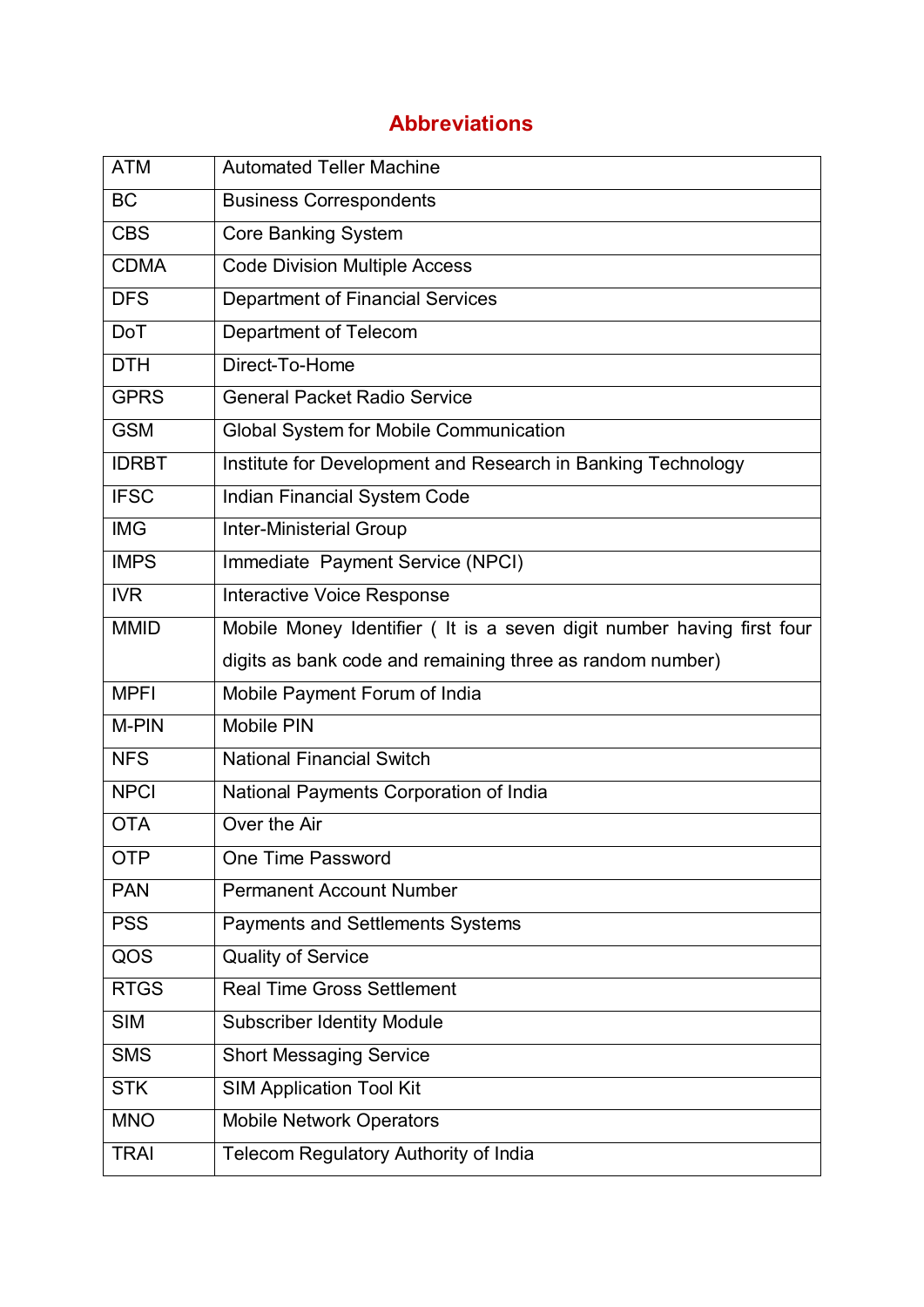| <b>UIDAI</b> | Unique Identification Authority of India |
|--------------|------------------------------------------|
| <b>URL</b>   | <b>Universal Resource Locator</b>        |
| <b>USSD</b>  | Unstructured Supplementary Service Data  |
| <b>VAS</b>   | <b>Value Added Services</b>              |
| <b>WAP</b>   | <b>Wireless Application Protocol</b>     |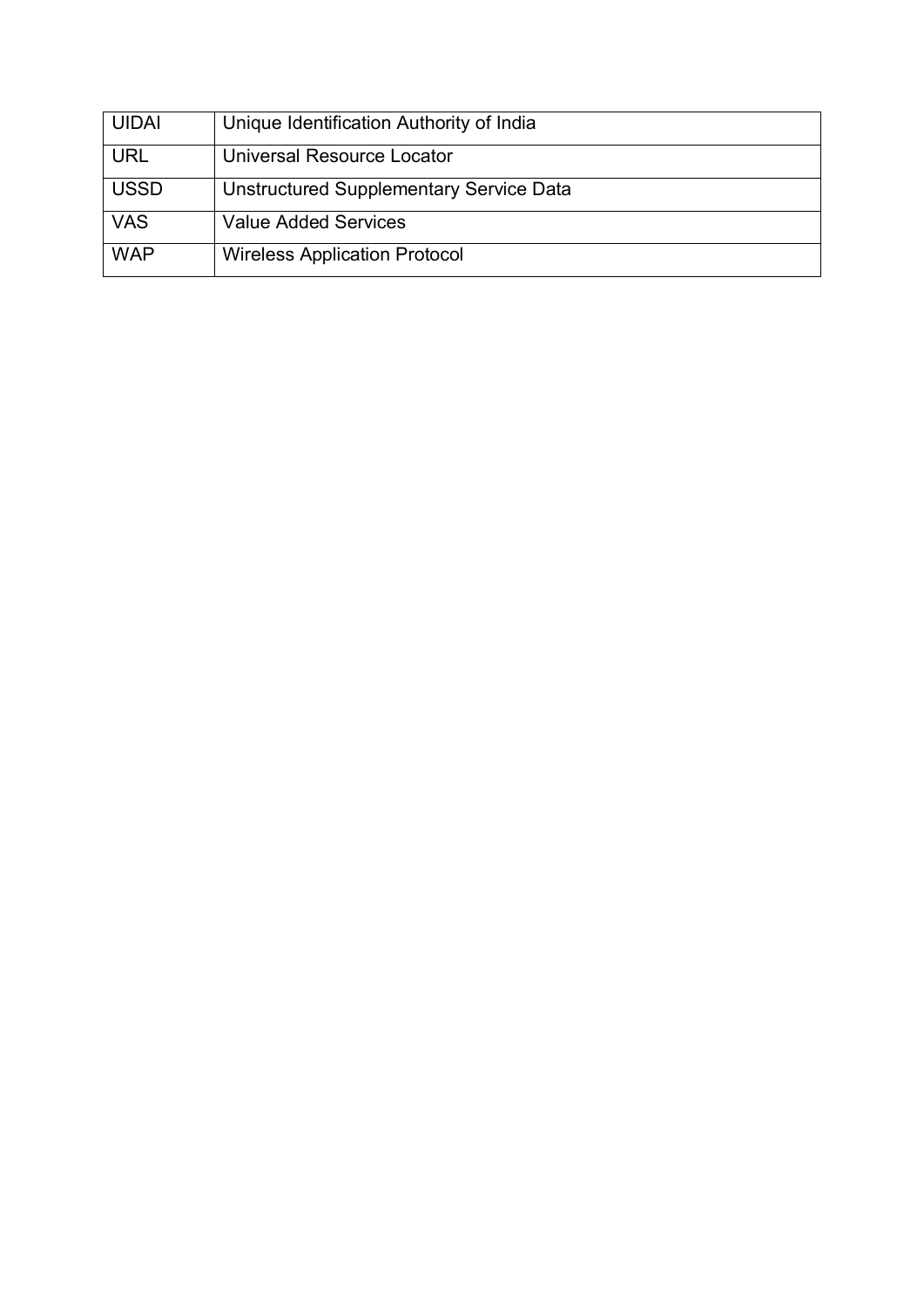# **Executive Summary and key recommendations**

1.The developments in mobile telephony, as also the mobile phone density in the country, with over 870 Mn subscribers, presents a unique opportunity to leverage the mobile platform to meet the objectives and challenges of financial inclusion. By harnessing the potential of mobile technology, large sections of the un-banked and under-banked society can be empowered to become inclusive through the use of electronic banking services.

2. Dr. Raghuram Rajan, on taking over as Governor, Reserve Bank of India (RBI) on September 4, 2013, had stated that there was substantial potential for mobile based payments and that a Technical Committee would be set up to examine the options / alternatives, including the feasibility of using encrypted SMS-based funds transfer utility, for expanding the reach of mobile banking in the country. Accordingly, a Technical Committee was constituted by the Reserve bank of India under the Chairmanship of Shri B. Sambamurthy, Director, Institute for Development and Research in Banking Technology, to study in-depth the present challenges faced in mobile banking, the adoption of particular technologies to meet the requirements of banks as well as vast numbers of mobile users and draw up a road-map for implementation of the solutions.

3. During its deliberations, the Committee examined the present challenges faced by banks for greater adoption of mobile banking as also the issues faced in enabling greater access to the USSD channel by banks. It is pertinent to indicate here that the Committee considered these challenges with specific reference to millions of financially excluded populace of the country having no access to formal financial services, and recommended certain mobile banking solutions, such as multilingual USSD and IVR access channel, STK based common mobile banking application, etc., keeping this segment in mind. Another pertinent point to note is that user of mobile banking services is referred in this Report as "customer" – present and future -, both of banks and MNOs in the same breath.

4. The Report is divided into six chapters which include Overview of mobile banking, the SMS based channel, the USSD channel, the Application based channel, Technical solutions and the way forward and finally the Recommendations. Some of the recommendations are given below:

(i) Banks need to explore other means of facilitating customer/user registration process for mobile banking which does not require a visit to the bank branch. The potential of inter-operable ATM networks and business correspondent arrangements has to be effectively harnessed towards meeting this objective. Committee felt that standardization is required in (a) User registration for mobile banking, (b) User authentication process, and (c) User interfaces. Recognising the crucial role that customer/user awareness plays in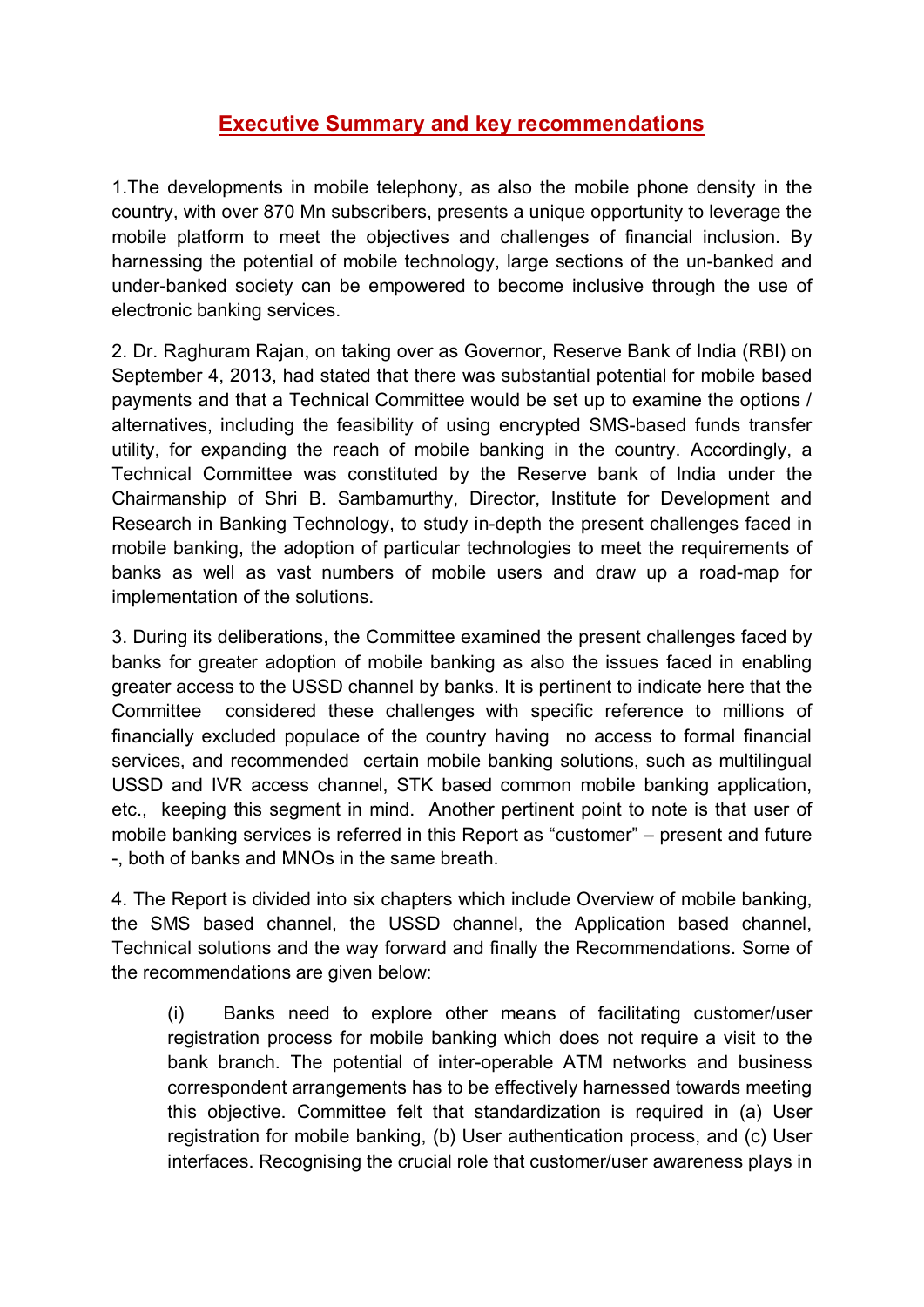adoption of any technology for financial transactions as well as the need for optimal utilization of resources, the Committee is of the opinion that joint customer education programs by banks will go a long way in facilitating usage of mobile banking.

(ii) Mobile Network Operators (MNOs) need to see a business model in it for themselves and play out their role in ensuring mobile banking reaches its full potential by cooperating with banks in their endeavor to provide the appropriate technology / channel to the targeted users. Mobile banking can result in customer stickiness and reduce churn for MNOs. Mobile banking can increase revenue to MNOs and reduce costs to banks. The current solutions already provided by banks and various technological alternatives available can be put in place through a concerted effort between banks and telecom service providers.

(iii) Common mobile banking applications and common technological platforms need to be built for reaping the benefits of "network effects". While bank-specific applications and individual platforms have a major role in building brand loyalty, an alternate uniform/common platform, interoperability and similar seamless transactional experience to the users/customers of all banks would encourage mobile banking.

(iv)The Government of India can explore the options of offering fiscal incentives / economic subventions to the stakeholders in order to ensure participation of various players to offer the solutions recommended here in this Report. The committee would like to draw attention to similar law "Lei Do Bem" (Law of the Goods)<sup>1</sup> [e](#page-6-0)nacted by Brazil in Oct 2013 which mandates that smart phones give visibility to Brazilian made apps by either pre-loading phones with these homegrown apps or providing a dedicated marketplace on smart phones to display them. Similar intervention in India can support and incentivise the relevant stakeholders to either "pre burn" common mobile banking application on mobile handsets / SIM cards or send "over the air" using dynamic STK to facilitate financial transactions. This is a "build-it-theywill-come" approach.

5. Further important and **key recommendations** made in the report are listed below. The approach is to offer a "product in a box" that covers the entire process of SIM card registration, enrolment, authentication until the customer begins to use mobile banking.

a) The customer may not be required to visit the bank branch for mobile number registration. Alternate channels for mobile number registration may be made available, such as interoperable ATM network across banks as well as the BC

<span id="page-6-0"></span><sup>1</sup> *http://thenextweb.com/la/2013/11/11/legislating-innovation-brazil-good-law-much/*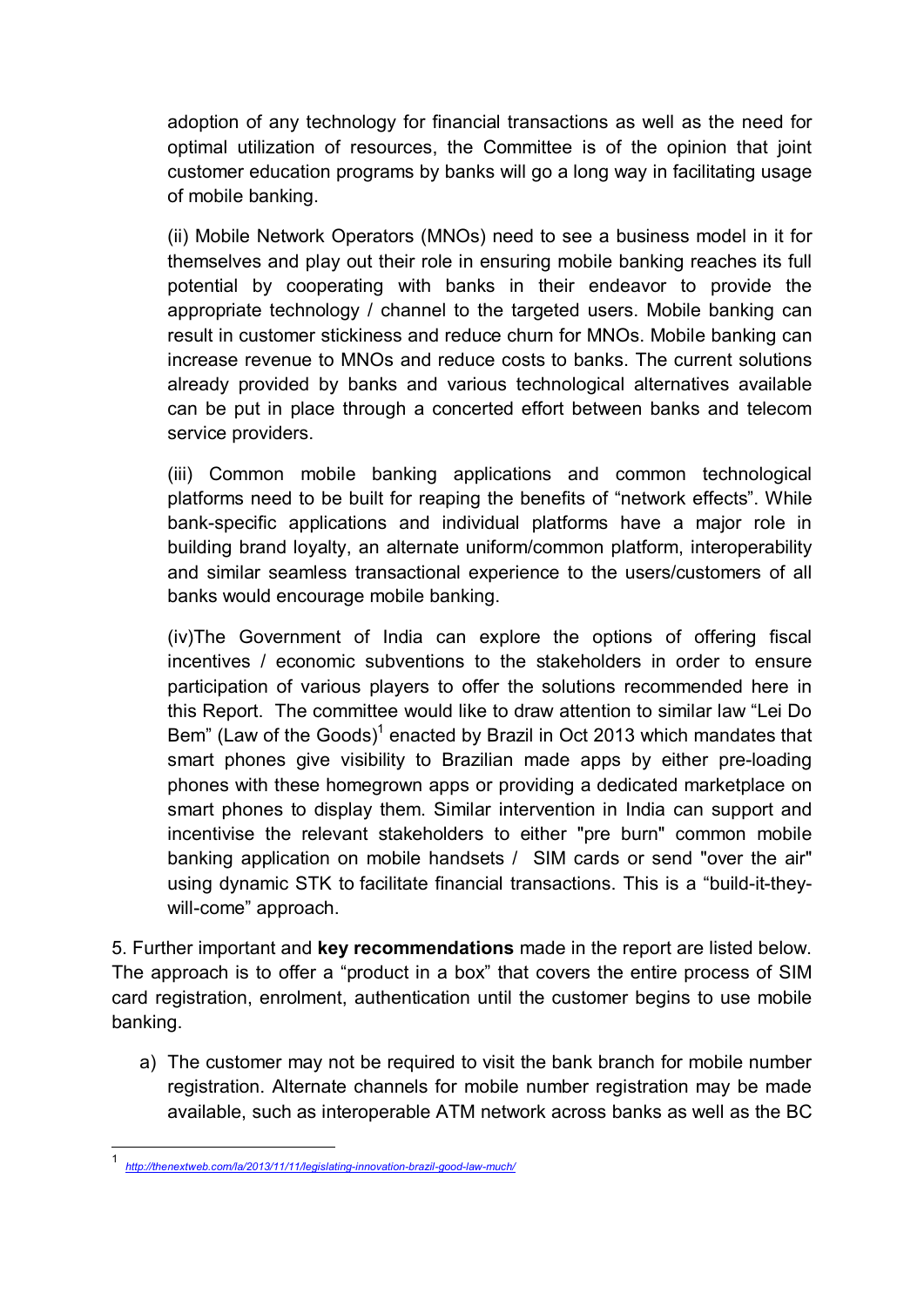/ agent network using biometric authentication, so that the customer can register the mobile number conveniently.

- b) The process of M-PIN generation may also be simplified and standardized without necessitating a visit to the bank branch by the customer, so that the customer can be on-boarded in an easy manner and start transacting using mobile payments, and reduce barriers to entry.
	- o The customer may be able to set and change his M-PIN from the handset itself using authentication parameters defined by the banks permissible by their security guidelines.
	- $\circ$  The customer may have the facility to set or change the M-PIN from at least one additional channel (apart from mobile handset itself as mentioned in point a above) such as Phone Banking, IVR, ATM, Internet Banking.
- c) Banks may implement multiple channels (application, SMS, USSD etc.) for mobile banking so that options are available to all types of customers with any type of handsets with suitable level of security.
- d) For better authentication of the transaction by the bank, MNOs could facilitate the mobile banking transaction by providing the mobile number from where transaction is originated when customers transact using mobile banking application (Currently the mobile number in the header is suppressed).
- e) For facilitating funds transfer using mobile banking, the remitting customer may be facilitated to effect person-to-person funds transfer using just the mobile number and bank or just the Aadhaar number of beneficiary.
- f) Customer may be able to make merchant payment using just his mobile number and M-PIN/OTP on the merchant interface. The M-pin can be only interfaced on acquiring bank's interface such as USSD, Application etc. for security reasons. The merchant based interfaces can accept OTP (One-Time Password) for authentication.
- g) Every bank may offer OTP services on SMS request with the standard syntax of SMS such as "MOTP XXXXXX" to the short or long code. (XXXXXX – last 6 digits of the account number). This will help to expand the use of OTP in mobile payments.
- h) Limit of unsecured transaction (without end to end encryption) may be raised from the existing Rs.5000/- to Rs.10000/- subject to having certain velocity checks at the bank side. The banks may take the decision of limit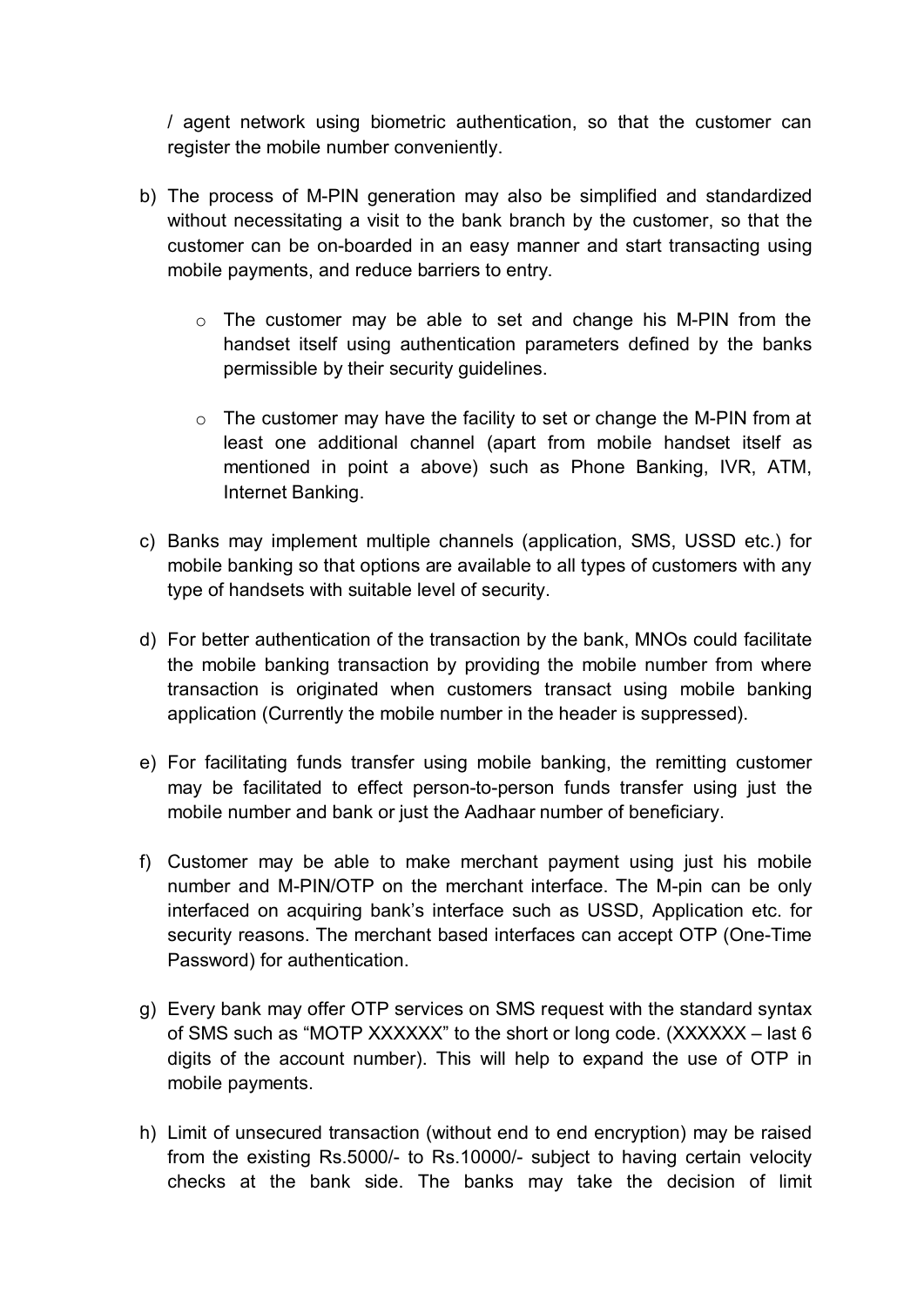enhancement depending on their security policy and internal risk management control measures.

- i) To overcome the challenges faced by each bank in tying up with a large number of MNOs, and to facilitate the reach and usage of mobile banking through USSD, there is a need for common USSD gateway for mobile banking. A common USSD Gateway based mobile banking service offers an opportunity to provide convenient, cost effective and user friendly payment option for all customers and thus a very convenient mechanism for banks for furthering financial inclusion objectives of Government of India.
- j) Banks and MNOs may initiate pilots using white-label multi bank STK application which can be distributed using application on SIM that allows SMS encryption. Customers, merchants, agents of any bank can transact through this interface.
- k) MNOs may support,
	- $\circ$  Application loading on new SIMs Single mobile banking application may be made available all new SIMs which uses encrypted SMS for transaction processing.
	- $\circ$  Application loading on existing SIMs Single mobile banking application may be made available across all existing SIMs in SMS encrypted environment through dynamic STK and the common mobile banking application can be pushed over-the-air.
- l) The large corporates, third party players and MNOs, handset manufacturers / resellers may initiate pilot programs to develop the single multi-bank mobile banking applications which can use published public keys of the banks / banks' agents for encryption. The common application may be developed by reputed organizations having successful track record in this field.
- m) Similarly, the common application may be pre-loaded in the handset the mandate to be issued by Govt. of India to all handset manufacturers / resellers in India. Handset manufacturers to burn the application on all new handsets.
- n) The committee feels for effective and efficient implementation of providing mobile banking facilities to the customers it is imperative that the banks staff is well versed and thoroughly trained in various aspects of the mobile banking. For this workshop may be conducted for top officials including the chief executive of the banks; training program may be conducted during induction programs and probationary officer courses. Banks may also periodically conduct refresher courses to ensure staff is abreast with latest developments in these fast paced technology areas in mobile banking.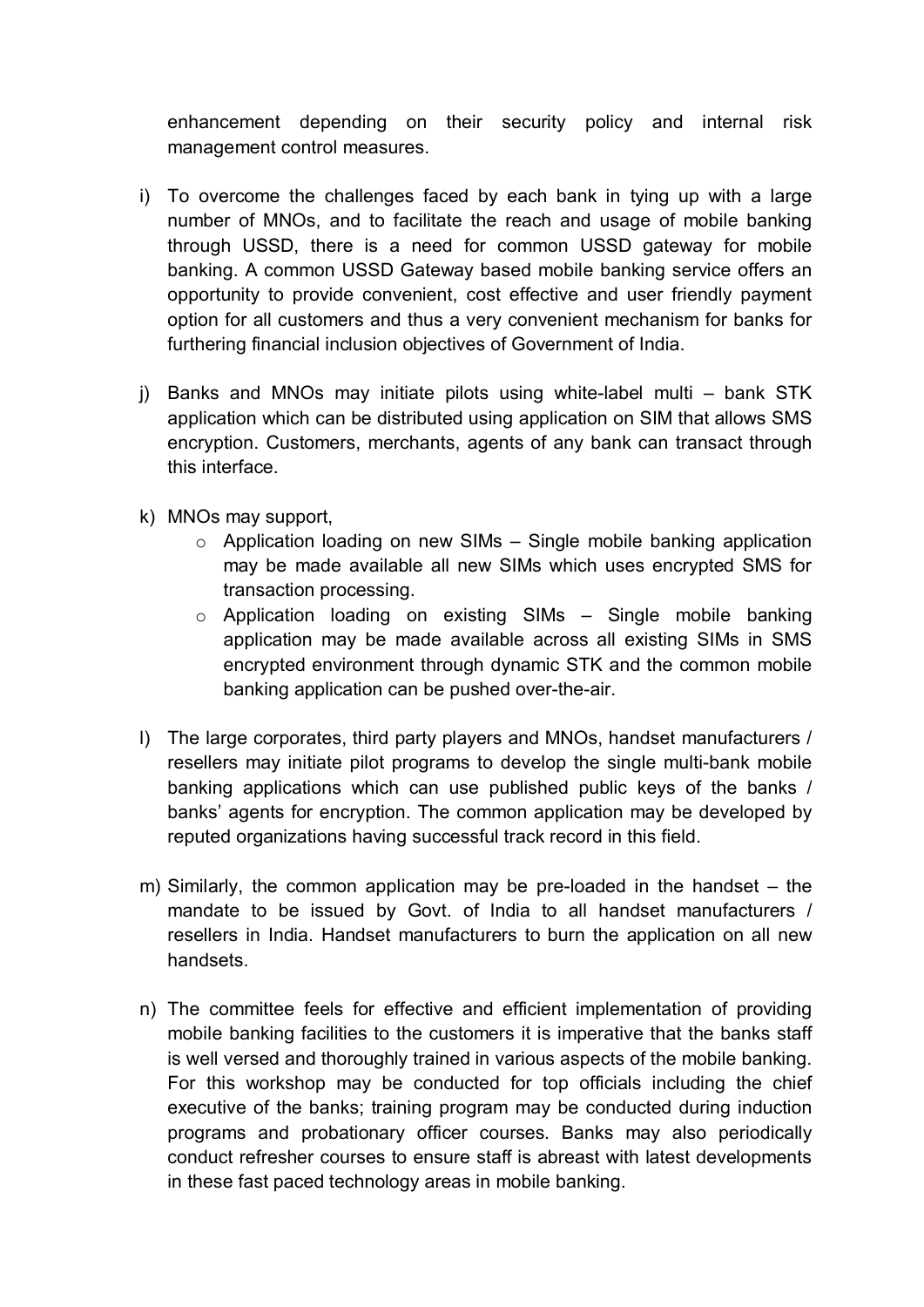o) The committee also feels banks must continue to invest in handholding and educating customers to increase the awareness of various aspects of mobile banking. Banks collectively may invest in marketing and advertising for widespread promotion of mobile banking.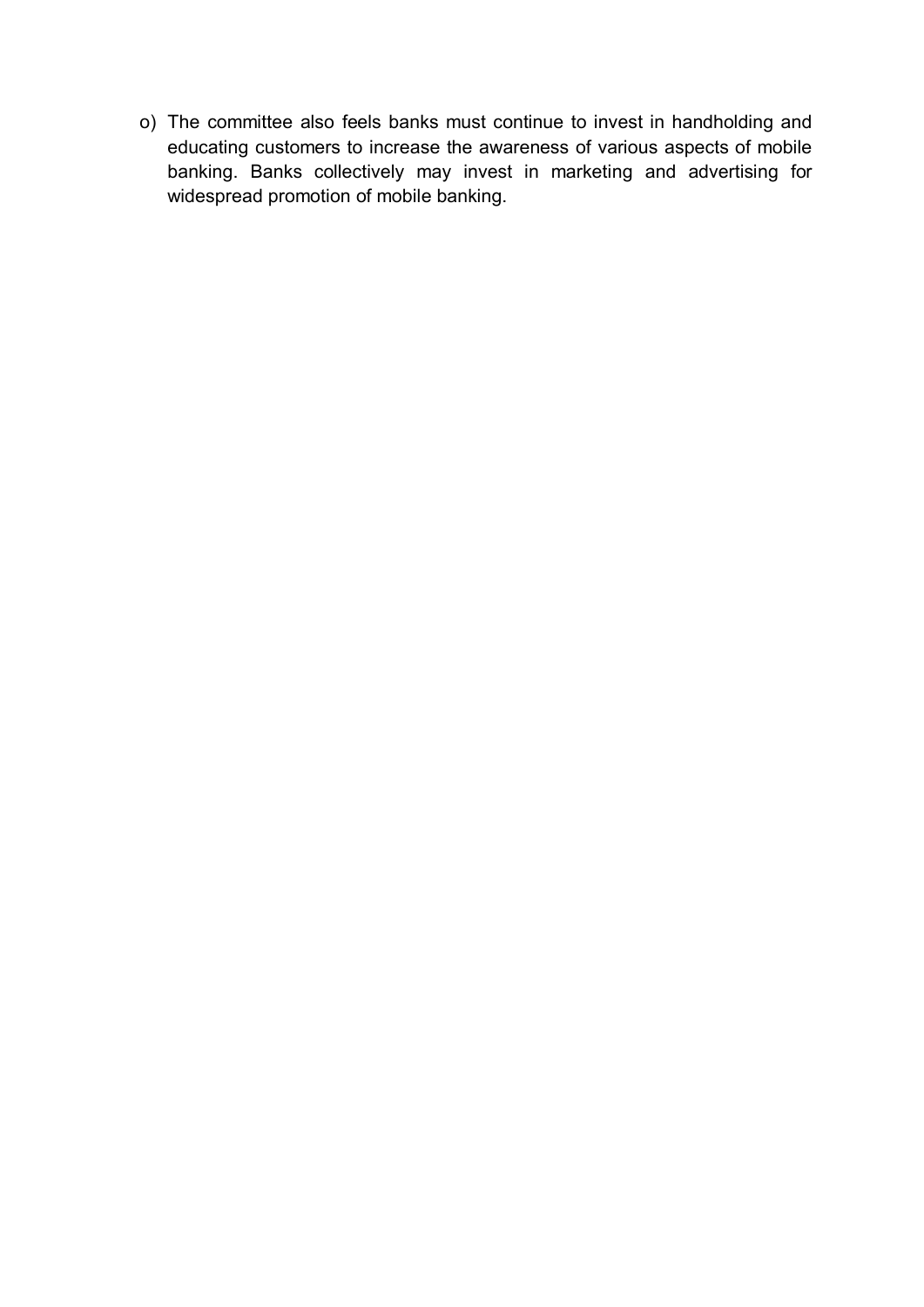### **Acknowledgements:**

The Committee is thankful to all subject matter experts and others who made presentations before the members to brief them of their view points and indicate the general direction and path ahead for mobile banking. The Committee feels privileged and grateful to have had presentations made by Prof. Ashok Jhunjhunwala of IIT, Madras, Chairman of MPFI, Shri Rajesh Bansal of UIDAI, Shri Patrick Kishore, Prof. V.N. Sastry, Dr. N. Raghu Kisore from IDRBT and representatives of various stakeholders in the ecosystem. The Committee is thankful to Shri Suresh Sethi from Vodafone and Shri Ram Rastogi and Shri Dheeraj Bharadwaj both from NPCI for their active participation in the deliberations. Finally, the Committee would like to place on record their appreciation of the secretarial and editorial support provided by Ms. Radha Somakumar, DPSS, RBI in ensuring early completion of this Report.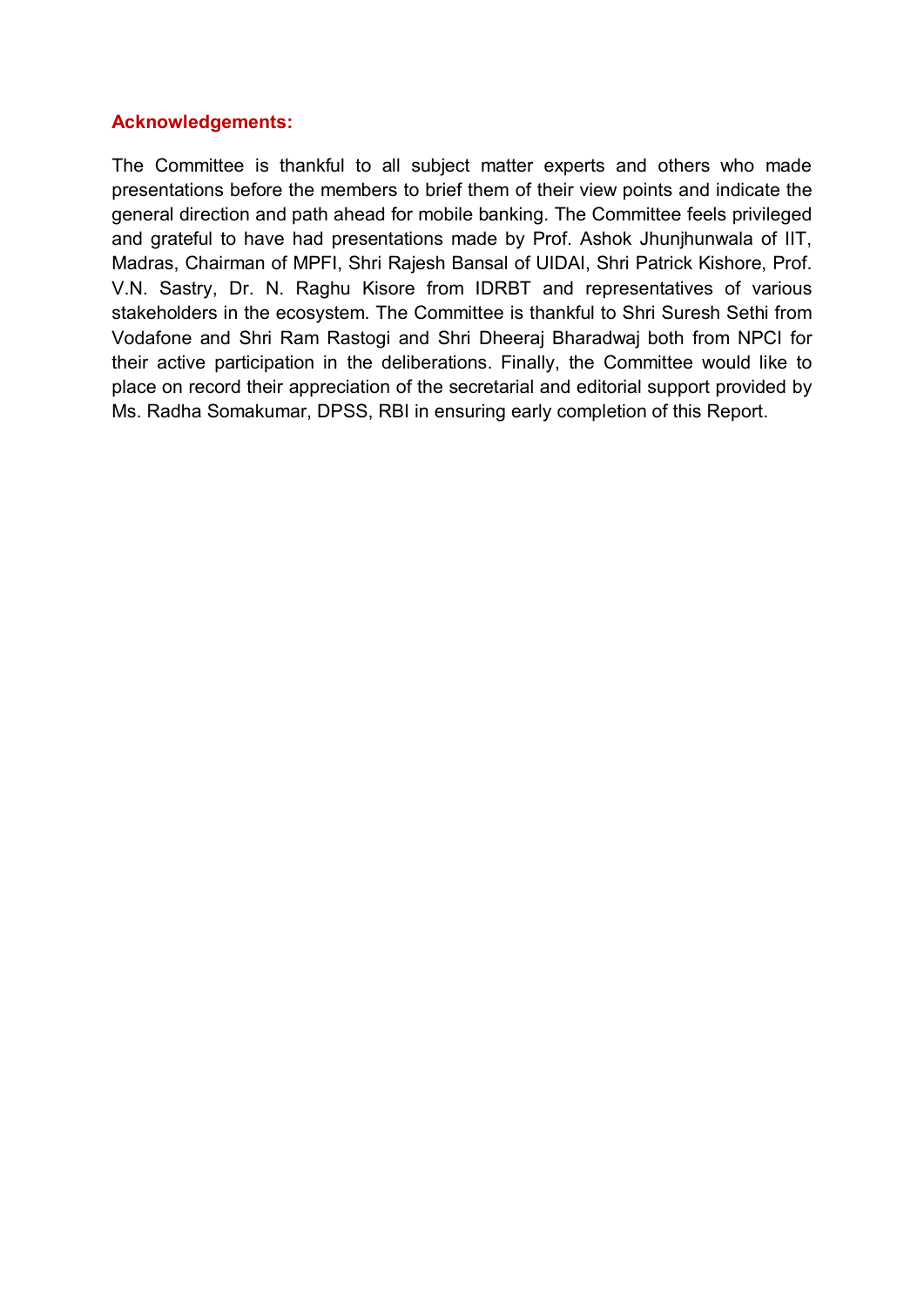# **Chapter 1**

# **Mobile Banking: Overview and Current status**

### **Introduction:**

1. The Payment and Settlement Systems Act, 2007 empowers the Reserve Bank of India to authorize and regulate entities operating payment systems in the country. The Vision Document for Payment and Settlement Systems of the RBI has, over a period of time, placed importance on the move towards electronic payments and thereby a 'less-cash' society. Towards this end, the Bank has been promoting and nurturing the growth of various modes of electronic payments including the prepaid payment instruments, card payments, mobile banking etc.

2. The Payment Systems Vision Document 2012-15<sup>1</sup>[,](#page-11-0) reflects the commitment towards provision of safe, efficient, accessible, inclusive, interoperable and authorised payment and settlement systems in the country. The performance indicators of various payment system segments show that, during 2012-13 the share of paper-based instruments in the volume of total non-cash transactions has been lower than that of electronic payments. In addition to the growth in volume as well as value processed by RTGS, the retail electronic segment too has registered a significant growth of 35.2 percent in volume and 54.9 percent in value. Though overall volume of transactions in mobile banking is low, there has been significant growth in the volume this year as compared to previous years.

### Mobile banking: Regulatory framework and current status

3. Recognising the potential of mobile as a channel for offering financial services in the country, the Reserve Bank issued the first set of guidelines on mobile banking in October 2008<sup>2</sup>[.](#page-11-1) The bank-led model was considered suitable for the country with a mandate to banks such that all transactions should originate from one bank account and terminate in another bank account. At this time, a few banks had already started offering information based services like balance enquiry, stop payment instruction of cheques, transactions enquiry, location of the nearest ATM/branch etc. through this medium.

4. The guidelines issued by RBI in October 2008, permitted banks to facilitate funds transfer from one bank account to another bank account, both for personal remittances and purchase of goods and services. Banks were directed on the regulatory/supervisory issues, registration of customers for mobile banking, to ensure technology standards, interoperability, interbank

<span id="page-11-0"></span>*<sup>1</sup> RBI Payment System Vision Document (2012-15) - <http://www.rbi.org.in/scripts/PublicationVisionDocuments.aspx?Id=664>*

<span id="page-11-1"></span>*<sup>2</sup> Mobile Banking Transactions in India – Operative Guidelines for Banks - <http://www.rbi.org.in/scripts/NotificationUser.aspx?Id=6387&Mode=0>*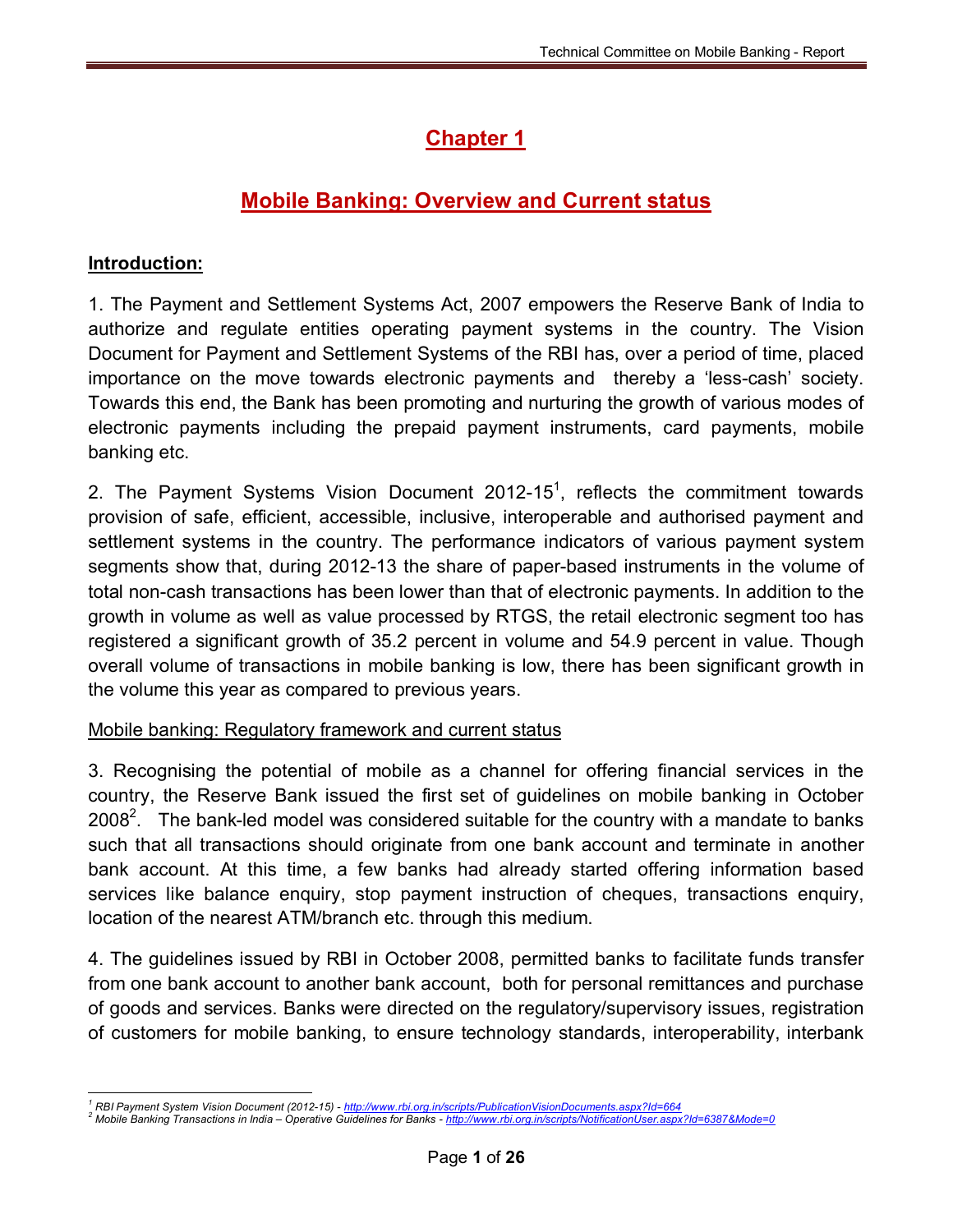clearing and settlement arrangements for fund transfers, customer grievance and redressal mechanism and transaction limits in an attempt to ensure safe, secure transfer of funds.

5. Under extant regulatory prescriptions, there is no monetary restriction on fund transfer effected through mobile banking as it is left to the risk perception of each bank and policies approved by their respective Boards. However, end-to-end encryption for transactions in excess of Rs. 5000/- has been mandated by RBI. Similarly, mobile as a channel for funds transfer from a bank account for cash payout to a beneficiary who does not have a bank account at ATMs/BCs- Rs 10,000 per transaction with a cap of Rs 25,000/-per beneficiary has also been permitted by RBI (under the Domestic Money Transfer guidelines).

6. In line with these guidelines, banks have been offering mobile banking services to their customers through various channels such as SMS, USSD channel, mobile banking application etc. However, real time inter-bank mobile banking payments has been facilitated through the setting up of the Interbank Mobile Payment Services (IMPS), now termed as Immediate Payment Service, and operated by the NPCI with the approval of the Reserve Bank of India. The IMPS has enhanced the efficiency of mobile banking by enabling real time transfer of funds between bank accounts and providing a centralised interbank settlement service for mobile banking transactions. The IMPS has also been enhanced to support merchant payments using mobile phones to promote less cash society. The committee considered options of using mobile for the merchant payments whereby the merchants on initiating the payment request completes the transaction by accepting an OTP generated by customer on his mobile. The committee also considered a standard and simple process to generate OTP across all banks.

7. Under the PSS Act, the Reserve Bank has given approval for mobile banking services to 80 banks<sup>3</sup>[,](#page-12-0) of which 64 have commenced operations. The customer base of banks who have subscribed to mobile banking services stands at nearly 30 million as of October 2013.

8. In recent years, the mobile banking has been reflecting a growing trend (albeit the low volumes) with the volume and value increasing by 108.5% (53.30 million in 2012-13 vis-à-vis 25.56 million in 2011-12) and 228.9% (Rs.59.90 billion in 2012-13 vis-à-vis Rs.18.21 billion in 2011-12) respectively. The trend in usage of Mobile Banking in the last three years is given below:

| Year    | No. of Users<br>(Million) | <b>Volume</b><br>(Million) | <b>Value</b><br>(Billion Rs.) |
|---------|---------------------------|----------------------------|-------------------------------|
| 2010-11 | 5.96                      | 6.85                       | 6.14                          |
| 2011-12 | 12.96                     | 25.56                      | 18.21                         |
|         | (117.45%)                 | (273.139%)                 | (196.58%)                     |
| 2012-13 | 22.51                     | 53.30                      | 59.90                         |
|         | (73.69%)                  | (108.53%)                  | (228.94%)                     |

*Note: figures in brackets indicate the growth over the previous year.*

<span id="page-12-0"></span><sup>3</sup> *List of Banks permitted to provide Mobile Banking service in India - http://www.rbi.org.in/scripts/bs\_viewcontent.aspx?Id=2463*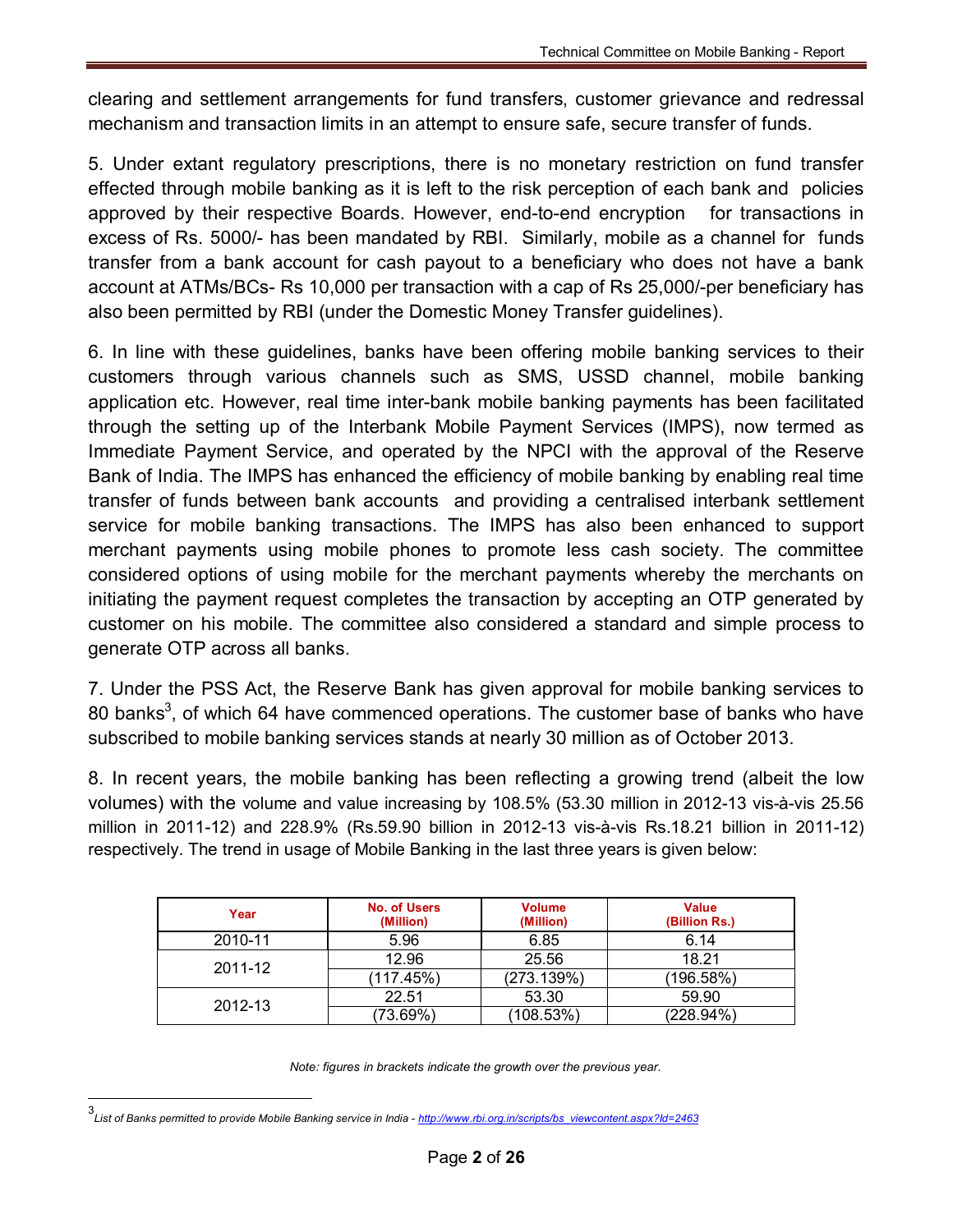9. [M](#page-13-0)obile telephony in India has a huge potential with 873.4 $4$  Mn mobile connections as on 30.06.2013 in the country, of which about 350 Mn are in rural areas. The number of subscribers who access Internet by wireless phones has grown to about 143 Mn. With sizeable proportion of households (41.3%) not having a bank account<sup>5</sup>[,](#page-13-1) and large unbanked sections of population residing in the villages (as per Census 2011, only 54.4% of rural households had access to banking services), mobile banking offers a huge opportunity for banking industry to leverage upon the mobile density in the country.

10. The country has a subscriber base of 870 Mn, and around 450 Mn bank accounts. The estimates for active SIMs vary, but there are only 22 Mn active mobile banking customers. In terms of per-transaction or per-branch costs, mobile banking transaction is economical compared to the traditional banking channels and hence there is need for banks to encourage the mobile banking channel in a big way keeping in mind the long term economic gains. The committee has deliberated the ways and means to make mobile as preferred, convenient and economical channel for accessing the banking service for all the banking customers. Put another way,

| $\triangleright$ Unique mobile subscribers                     | 350 to 550 million <sup>6</sup> |
|----------------------------------------------------------------|---------------------------------|
| $\triangleright$ Aadhaar numbers issued                        | 510 million $7$                 |
| $\triangleright$ Bank account holders                          | 589 million <sup>8</sup>        |
| $\triangleright$ Bank account holders using ICT based channels | 182 million                     |
| $\triangleright$ Number of mobile banking customers            | 22 million                      |

Evidently, the large mobile subscriber base has not been leveraged for financial inclusion.

### Challenges faced by banks in providing Mobile Banking to the customers

11. Despite the potential for mobile banking and the regulatory provisions enabling greater use of mobiles as a channel for financial services in general, and for financial inclusion in particular, banks are facing some challenges in taking mobile banking to the desired level. These challenges are essentially in two fronts – (A) Customer enrollment related issues and (B) Technical Issues.

### A. **Customer enrollment related issues are**:

- a) Mobile number registration
- b) M-PIN generation process

<span id="page-13-0"></span>*<sup>4</sup> TRAI consultation paper on 'USSD Based mobile banking services for financial inclusion' - [http://www.trai.gov.in](http://www.trai.gov.in/)*

<span id="page-13-1"></span>*<sup>5</sup> Financial inclusion, Department of Financial Services, June 2013, website – <http://financialservices.gov.in/banking/overviewofefforts.pdf> <sup>6</sup>GSMA "The India Mobile Economy Report", Oct 2013<http://www.gsmamobileeconomyindia.com/> 7 <http://pib.nic.in/newsite/PrintRelease.aspx?relid=101036>*

*<sup>8</sup>Crisil " An Index to measure India's progress on Financial Inclusion", June 2013*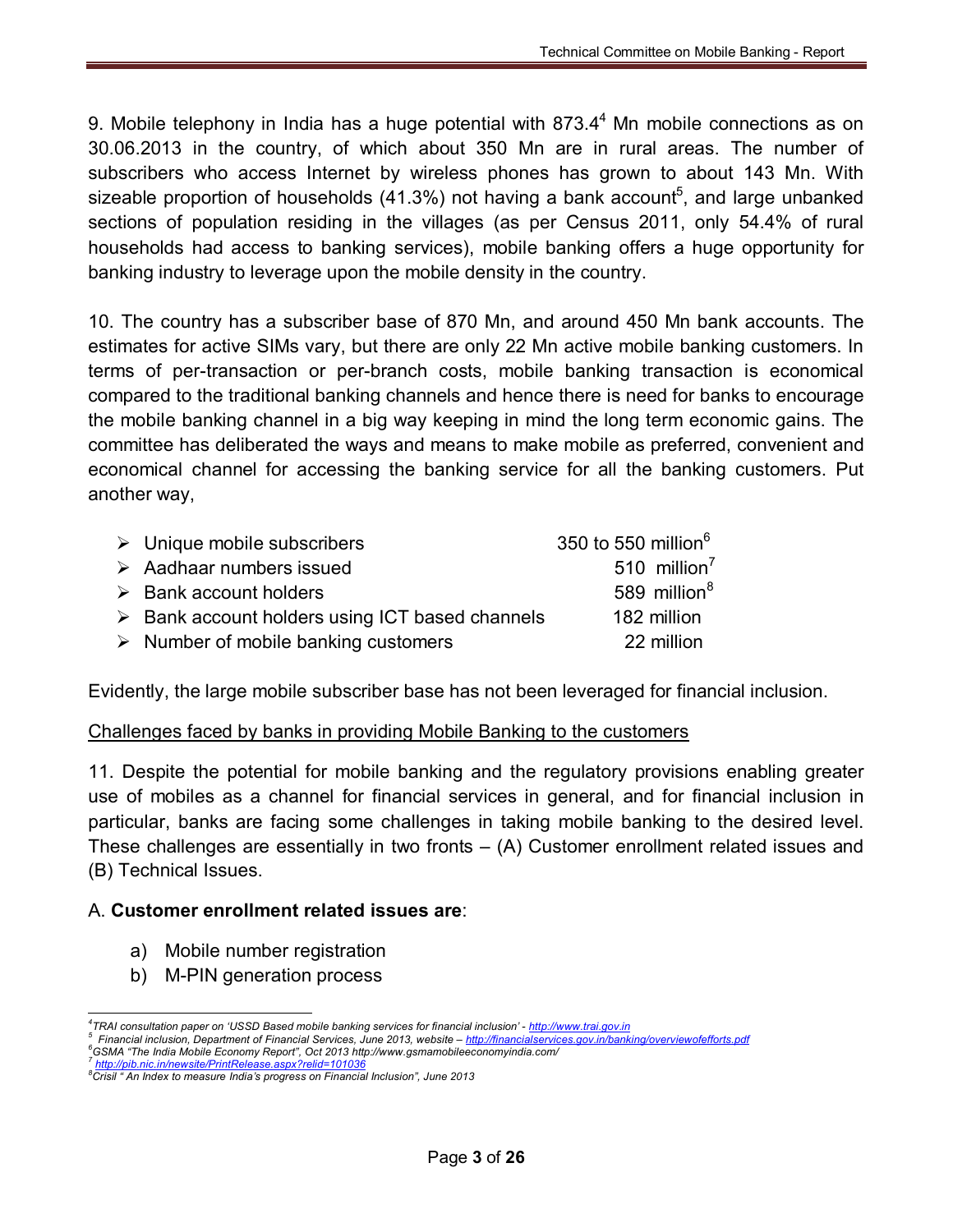- c) Concerns relating to security is a factor affecting on-boarding of customers
- d) Bank staff education
- e) Customer education

### Mobile number registration

12. For a customer, in order to conduct a mobile payment transaction, his/her mobile number needs to be registered with the bank. The process for mobile number registration is implemented differently across banks. Currently, the process for mobile number registration involves the following:

- a) Customer mandatorily needs to go to the bank branch for most of the banks to register his number and fill in the application form (paper-based). After verification, his number gets registered in the CBS and in the bank's Mobile Banking system.
- b) Some leading banks have provided the facility for customer to register mobile number at their bank's ATMs using 2FA authentication of ATM card + ATM PIN

13. In both the above cases, the customer needs to physically go to the branch / ATM in order to register their mobile number, which acts as a barrier in many cases, besides delaying the entire process. Further, even where the above process of registration through ATMs is provided, it is restricted to the use of own-bank ATMs and the same is not possible at present by going to any other bank ATMs. The process for mobile number registration needs to be simpler for customer to get on-boarded.

### M-PIN generation

14. M-PIN is the second factor of authentication that customer needs to use in order to conduct mobile banking transaction. Customer needs M-PIN from his respective bank in order to get started with mobile payments. Currently, the process for M-PIN generation is implemented differently across banks, and involves the following:

- a) For most banks, after the mobile number registration at branch / any bank ATM, customer receives M-PIN via SMS on their registered mobile number. In certain cases, customer receives the M-PIN through postal mail.
- b) Some leading banks have provided the facility for generating and changing M-PIN from the handset itself using the mobile banking application and providing the authentication parameters as required by the bank (e.g. Debit card details such as Debit card number, ATM PIN, expiry date). These inputs are captured and sent through registered mobile number, for the purpose of M-PIN generation.
- c) Some leading banks have also provided the facility to generate and change M-PIN through alternate channels such as IVR, ATM, and Internet Banking. Customer may be able to make merchant payment using just his mobile number and M-PIN/OTP on the merchant interface. The M-pin can be only interfaced on acquiring bank's interface such as USSD, Application etc. for security reasons. The merchant based interfaces can accept OTP (One-Time Password) for authentication.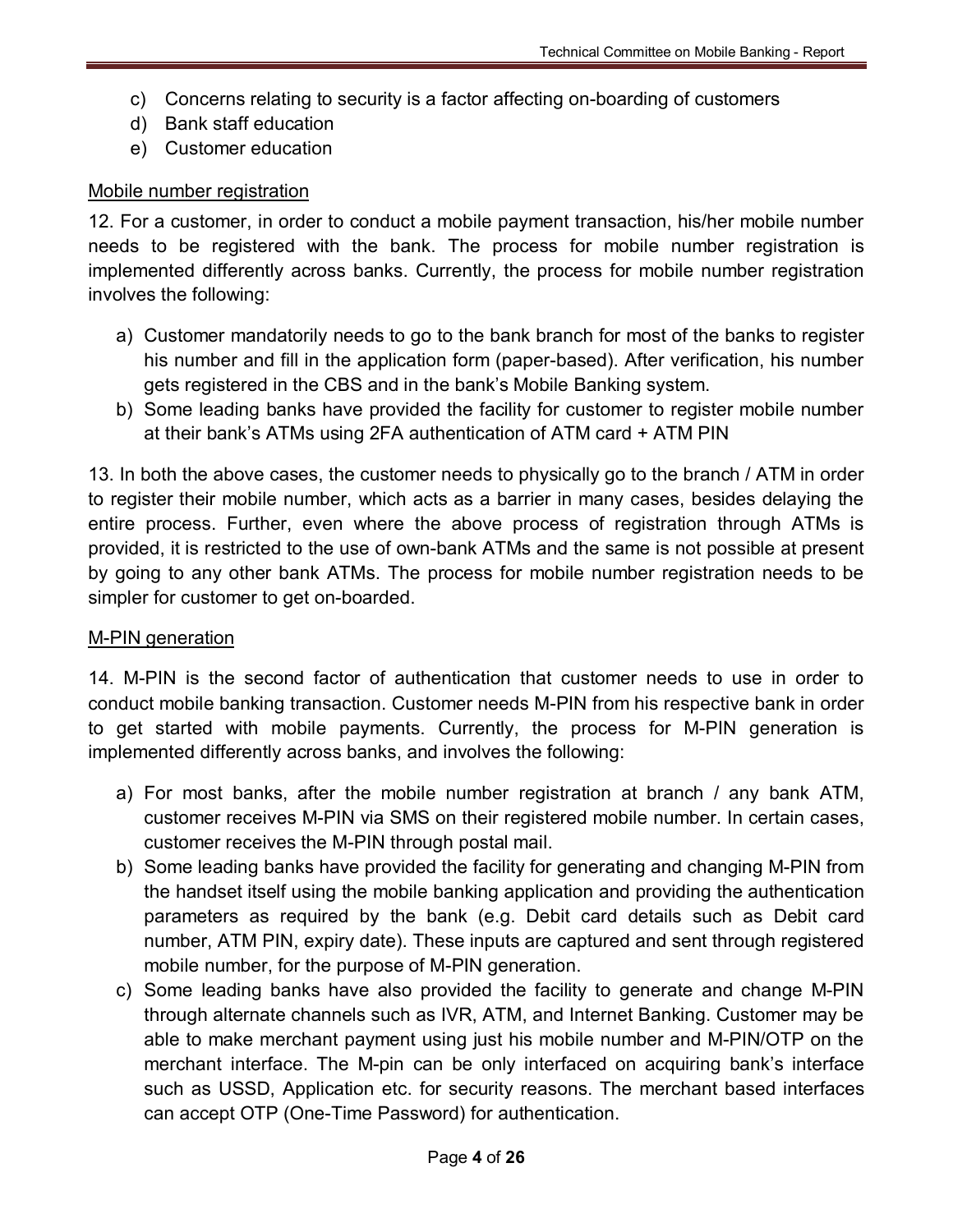d) Every bank must offer OTP services on SMS request with the standard syntax of SMS such as "MOTP XXXXXX" to the short or long code. (XXXXXX – last 6 digits of the account number). This will help to expand the use of OTP in mobile payments.

### Concerns related to security

15. One of the major factors affecting customer on-boarding and usage of mobile banking services is the concern relating to security of transactions effected using the mobile phone. While mobile banking application is an end-to-end encrypted channel, the other access channels viz. SMS, USSD, IVR, are not end-to-end encrypted. However, in order to enjoy the higher level of security available in the application-based mobile banking, the customer's handset has to be GPRS-enabled.

16. Since SMS facility is available on all handsets, the issue of security can be addressed if the SMS can be encrypted end-to-end, thus allaying any concerns relating to lack of security in this channel.

17. In addition to this, another important aspect adding to the concerns on the part of customers relate to how their complaints and grievances will be addressed for transacting on this channel – whether through their bank or through their mobile service provider.

### Bank staff training

18. The committee feels for effective and efficient implementation of providing mobile banking facilities to the customers it is imperative that the banks staff is well versed and thoroughly trained in various aspects of the mobile banking. For this workshop may be conducted for top officials including the chief executive of the banks; training program may be conducted during induction programs and probationary officer courses. Banks may also periodically conduct refresher courses to ensure staff is abreast with latest developments in these fast paced technology areas in mobile banking.

### Customer education

19. The committee also feels banks must continue to invest in handholding and educating customers to increase the awareness of various aspects of mobile banking. Banks collectively may invest in marketing and advertising for widespread promotion of mobile banking.

### B. The **technical aspects** which are posing a challenge relate to:

- a) Access channels for transactions
- b) Cumbersome transaction process
- c) Coordination with MNOs in mobile banking eco-system

### Access channels for transaction

20. Once the customer mobile number is registered and M-PIN is generated, customer may use any of the access channels provided by the bank for conducting mobile banking transactions. Currently, while most banks have provided mobile banking application and SMS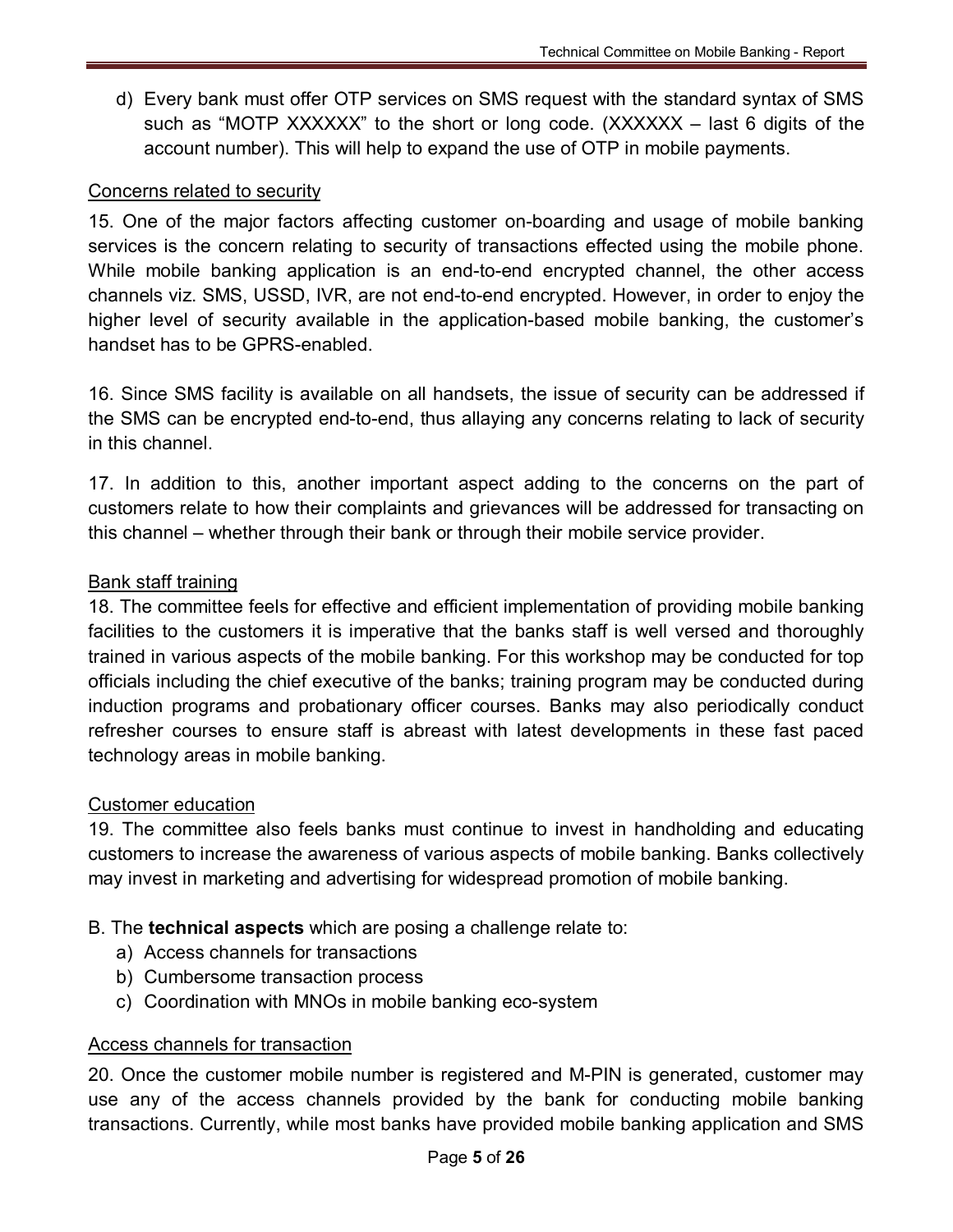facility as access channels, a few banks have also provided other access channels such as USSD, WAP, IVR, etc. some banks also provide a combination of a few of these channels (application + SMS, application + USSD) for offering better security.

- 21. Some of the issues faced in this regard are:
	- a) In the case of mobile banking application, the applications need to be continuously upgraded to keep pace with newer compatible handset and operating systems.
	- b) In the case of SMS access channel, while it is available to all users (with all types of handsets) for conducting mobile banking transactions, the channel is not secure endto-end and hence there are limits on the amounts that can be transferred using this channel without encryption. Further, the SMS also gets stored in the 'sent items' of handset, including the confidential M-PIN. The customer also needs to know the syntax for doing any transaction through SMS.
	- c) As far as the USSD channel is concerned, though it is menu-driven, interactive, userfriendly for transactions, and is available on GSM network (92.77% of the subscribers) $^6$  $^6$ and no information is stored on the handset, the major challenge is that it is not available to the customers on CDMA network. The USSD session per se does not offer any additional security to the transactions other than the basic security available in the GSM channel.
	- d) The IVR channel, independent of the handset can be used by all customers it is menu-driven, interactive and user-friendly, the information does not get stored on handset, services can be offered in multiple languages (beneficial for financial inclusion), the voice prompts and simple numeric inputs making it easier for customers to adapt, etc. However, this channel is again not end-to-end encrypted and the IVR infrastructure has to be built by the banks offering this service, thus involving cost considerations.
	- e) The WAP site can be accessed by any handset provided the customer has active data connection.

### Cumbersome transaction process

22. In the present scenario, with various banks offering various channels for their customers to undertake mobile banking transactions, the user experience is certainly not uniform across banks / channels. The customer is required to provide different set of inputs (authentication parameters) for each type of access channel, thus making the entire transaction process cumbersome.

23. Currently using IMPS, for effecting a person-to-person funds transfer, the remitting customer can provide details of the beneficiary by providing one of the three identifiers - Mobile number and MMID of the beneficiary; IFSC + Account Number; Aadhaar Number. Since MMID-based input required that the beneficiary should also be registered for mobile banking with his bank, the options of IFSC+Account Number was provided to facilitate the

<span id="page-16-0"></span><sup>6</sup> *The telecommunication tariff (fifty sixth amendment) order 2013 no. 5 of 2013 www.trai.gov.in*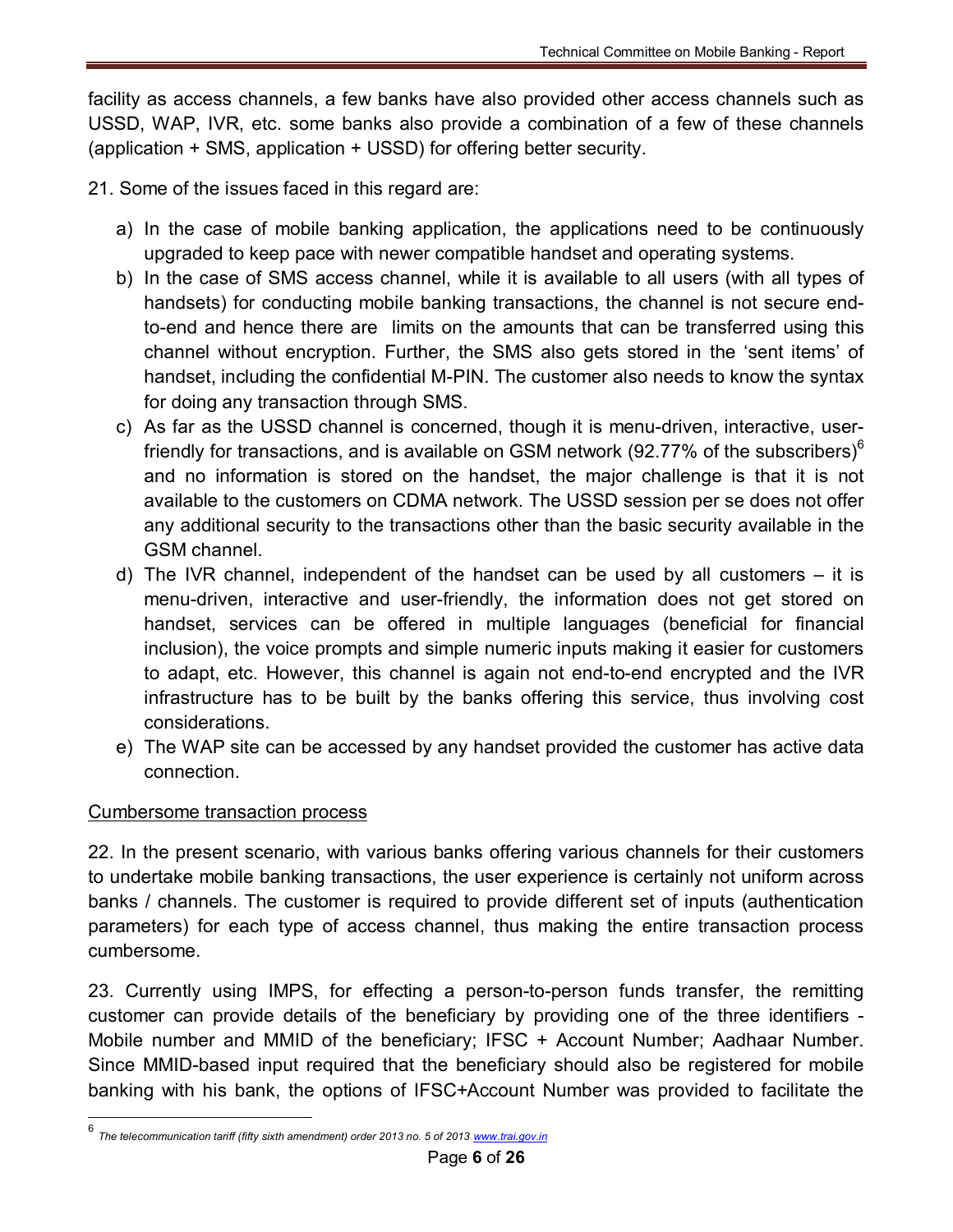customers making inter-bank mobile transactions. From financial inclusion perspective, input of beneficiary's Aadhaar number has also been provided since August 2013.

24. Similarly, a merchant / enterprise, it is difficult to inform customer on how to make the payment, since every bank process is different. Customer education is an issue because of the above.

### Coordination with MNOs in mobile banking eco-system

25. In order to offer a more secure and better user experience to their customers through their mobile banking channels, banks need a greater level of coordination with the telecom service providers. Some of these areas are:

- a) For better authentication of the transaction by the bank, MNOs could facilitate the mobile banking transaction by providing the mobile number from where transaction is originated when customers transact using mobile banking application (Currently the mobile number in the header is suppressed).
- b) Greater extension of support by MNOs to all banks for providing USSD services.
- c) Facilitation by the MNOs for banks to offer a more secure mobile banking to their customers through SIM Took Kit (STK) application on SIM card for securing the mobile banking transactions.

### **Recommendations**

26. In order to address the above challenges, a multi-pronged approach with concerted involvement of all stakeholders is necessary. In this context, the following solutions are recommended for addressing the customer acquisition related challenges as well as the technical aspects.

### Recommendations for customer enrollment:

- a) The customer may not be required to visit the bank branch for mobile number registration. Alternate channels for mobile number registration may be made available, such as ATM network across banks as well as the BC / agent network using biometric authentication, so that the customer can register the mobile number conveniently. In the case of first time registration of mobile number, appropriate security safeguards may be put in place by the banks.
- b) The mobile number registration process, including the registration form may be made uniform, across all banks, so it helps with uniform customer experience. Social media propagation of the registration process will bring more customers to this channel.
- c) The process of M-PIN generation may also be simplified and standardized without necessitating a visit to the bank branch by the customer, so that the customer can be on-boarded in an easy manner and start transacting using mobile payments, and reduce barriers to entry.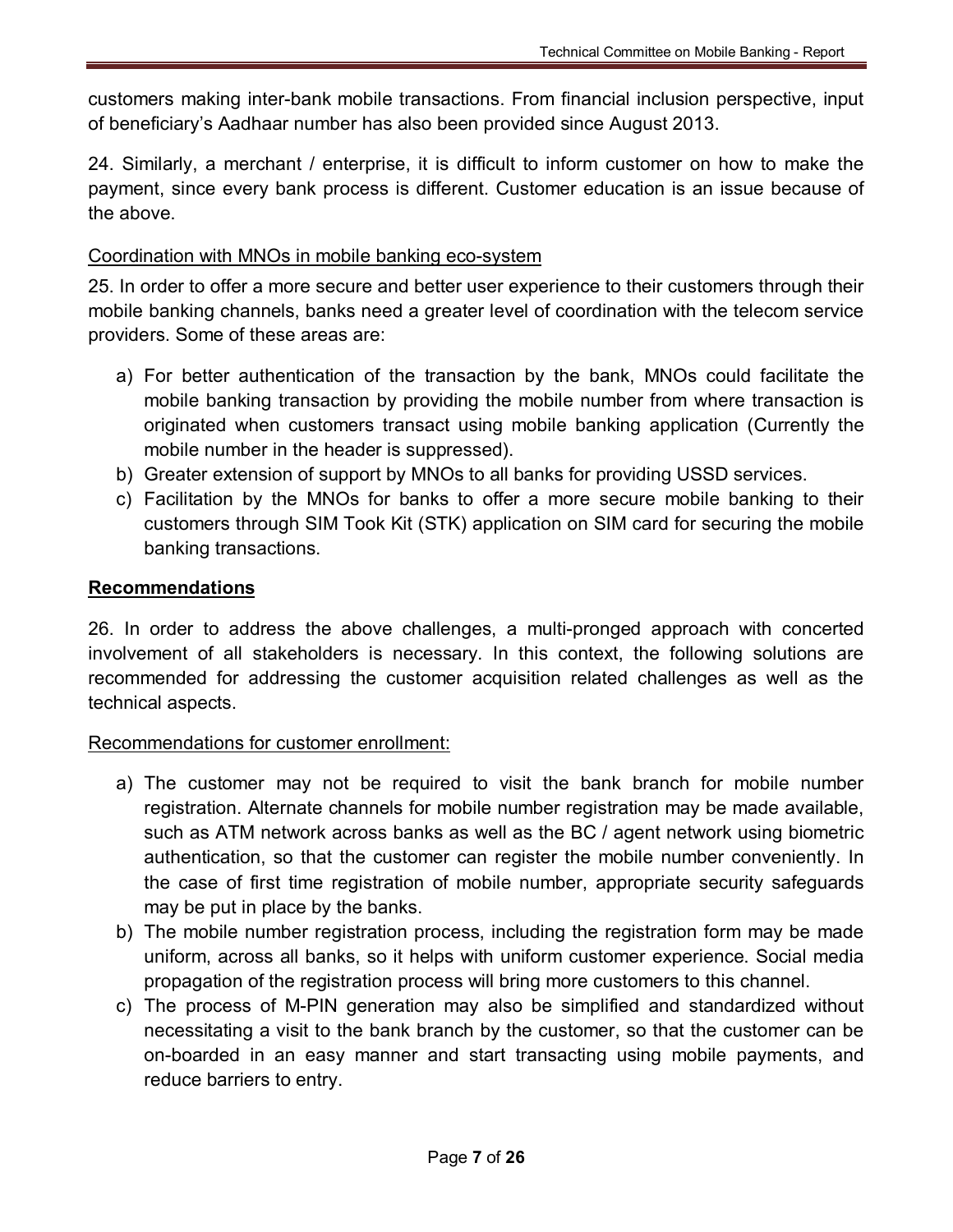- $\circ$  The customer may be able to set and change his M-PIN from the handset itself using authentication parameters defined by the banks permissible by their security guidelines.
- $\circ$  The customer may have the facility to set or change the M-PIN from at least one additional channel (apart from mobile handset itself as mentioned in point a above) such as Phone Banking, IVR, ATM, Internet Banking.
- d) M-PIN may be generated from the registered mobile number through secure access channels such as mobile application, SIM STK application by using authentication parameters such as debit card credentials (debit card number, ATM PIN, expiry date) required by bank.
- e) For customers using other channels, M-PIN may be generated through bank's phone banking facility or IVR, or even the ATM channel, after verification of credentials (e.g. mobile number, debit card number, ATM PIN, account number, date of birth, PAN number, details of last transaction, etc). Further, these channels may also be offered as additional channels to those customers who use the mobile application or SIM STK application.

### Recommendations for Technical Issues:

- a) Banks may implement multiple channels (application, SMS, USSD etc.) for mobile banking so that options are available to all types of customers with any type of handsets with suitable level of security.
- b) In case of application-based mobile banking, encrypted SMS facility may be provided to all customers as an additional channel so as to enable them to perform transactions in a secured manner, including high value transactions, irrespective of whether data connectivity is available or not.
- c) For facilitating funds transfer using mobile banking, the remitting customer may be facilitated to effect person-to-person funds transfer using just the mobile number and bank or just the Aadhaar number of beneficiary.
- d) Customers may be enabled to use mobile banking service through the use of a single or common USSD number / SMS short/long codes / IVR number / mobile application across all banks. This will facilitate easier customer education and uniform transaction process across all banks.
- e) Limit of unsecured transaction (without end to end encryption) may be raised from the existing Rs.5000/- to Rs.10000/- subject to having certain velocity checks at the bank side. The banks may take the decision of limit enhancement depending on their security policy and internal risk management control measures.
- f) For better authentication of the transaction by the bank, MNOs could facilitate the mobile banking transaction by providing the mobile number from where transaction is originated when customers transact using mobile banking application (Currently the mobile number in the header is suppressed).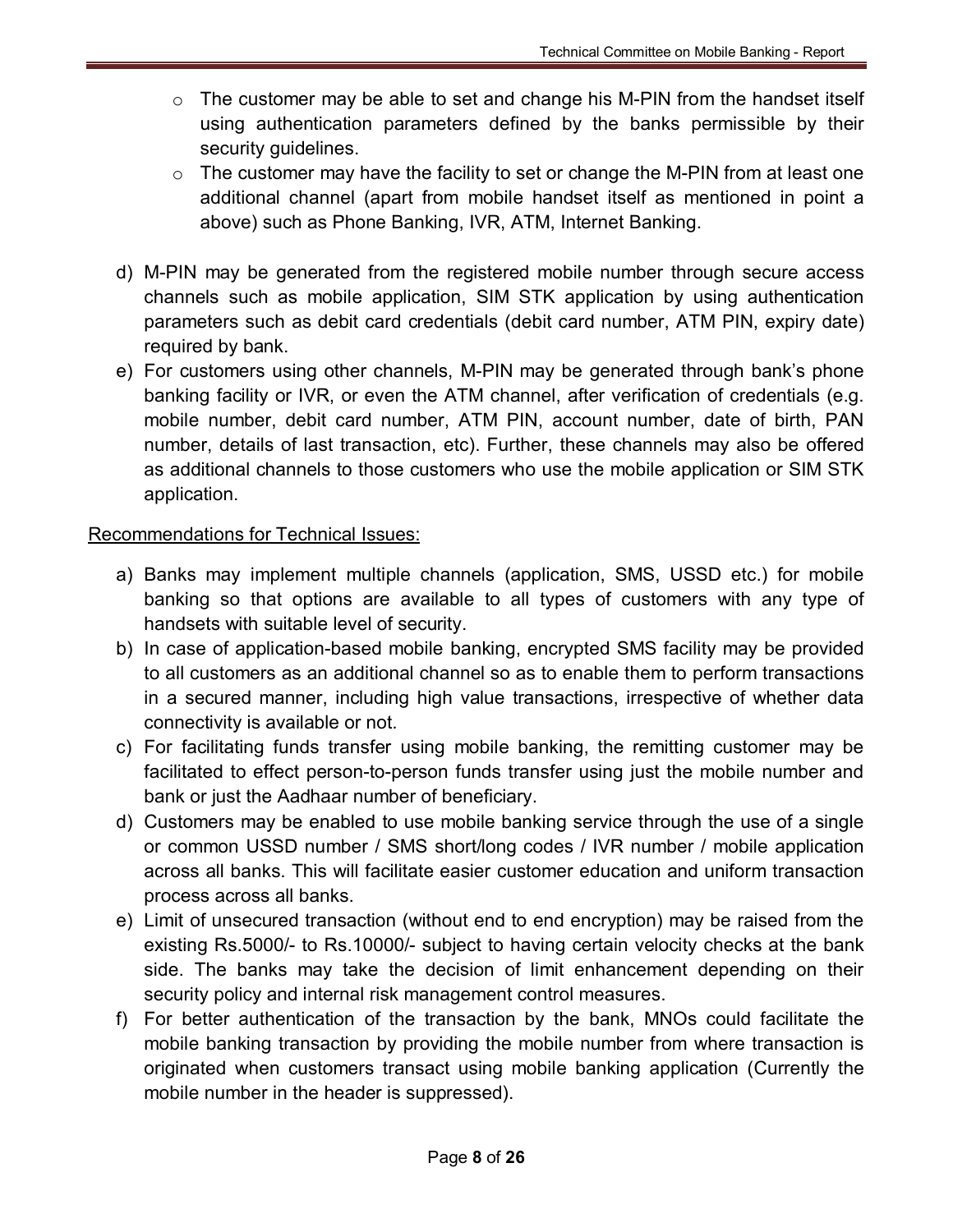The recommendations for other issues relating to USSD and SIM Tool Kit are dealt with in detail in subsequent chapters.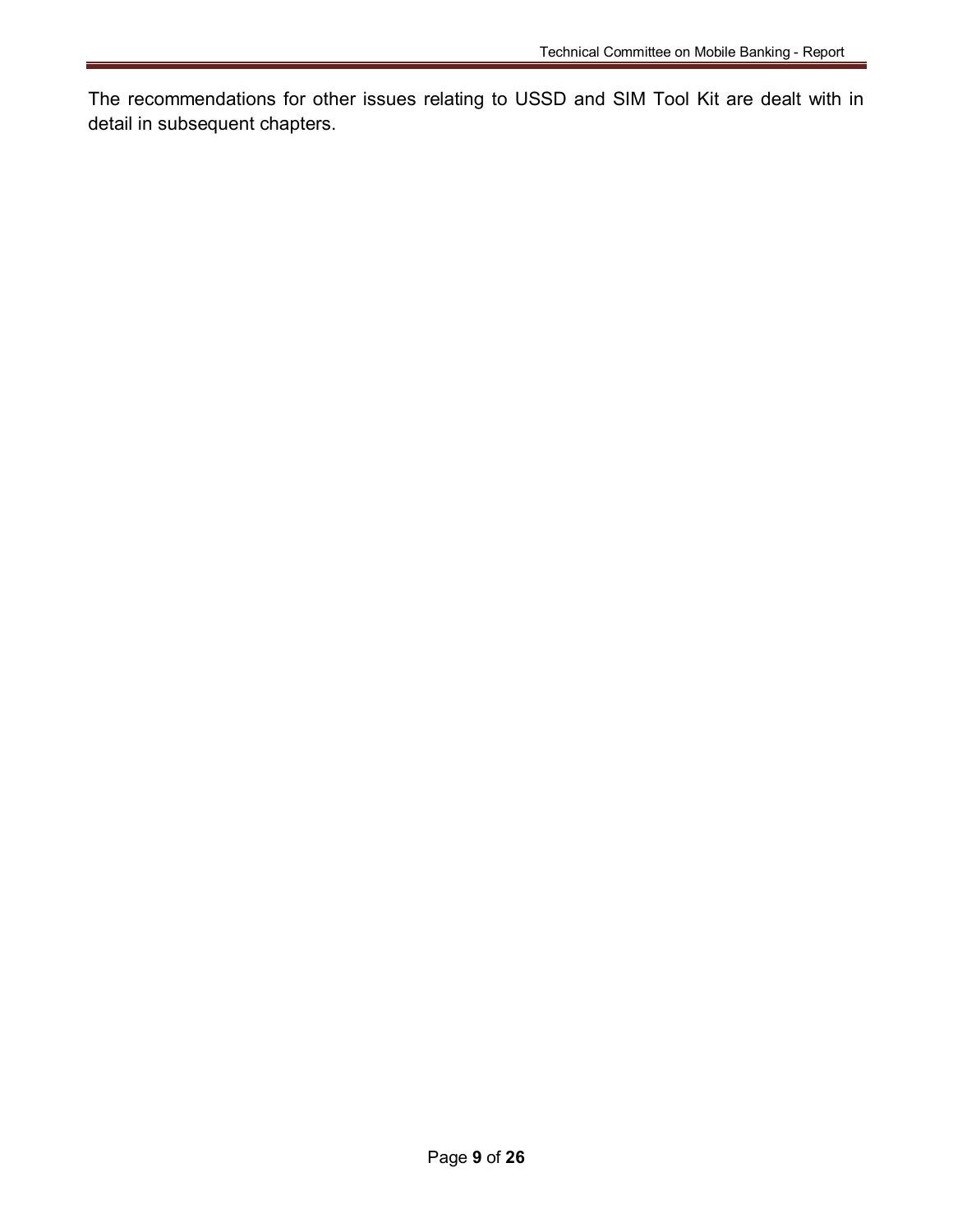# **Chapter 2**

# **Mobile Banking : SMS based channel**

### **Introduction**

1. SMS is a popular and widely used channel in mobile phones. It is ubiquitously available in all handsets irrespective of make and model and also GSM and CDMA enabled handsets. Most customers are very conversant with the SMS channel and use the same for various services including the short messaging. Many popular mobile VAS services such as Cricket, Jokes, Horoscopes, etc. are based on SMS and used widely by customers.

### **Current status of SMS-based mobile banking**

2. Given the advantages offered by SMS channel, many banks have offered mobile banking services through the SMS channel. This includes non-financial services such as Balance Enquiry, Mini statement, Cheque Book Request, Transaction Alerts, etc., and financial services such as funds transfer, mobile / DTH recharge, Bill payments, etc.

3. In order to avail mobile banking services over SMS, customer needs to send the request with a keyword and parameters to SMS short code or long code number, for e.g. for Balance Enquiry, customer can send SMS BAL to 5667766 (short code) or 9212167766 (long code). The request is sent to the respective bank server, and customer receives the response via SMS. Similarly in order to perform funds transfer using the IMPS platform, customer can send SMS "IMPS <Beneficiary account number> <Beneficiary IFSC> <Amount> <M-PIN> <Remarks>" to bank short code or long code. The request is forwarded to the bank server, the bank server processes the transaction, and sends response to customer via SMS.

### **Challenges faced**

4. Following are some of the challenges faced with SMS channel for mobile banking by the banks:

- a) Customer needs to know the exact syntax of SMS for performing transaction.
- b) The syntax becomes complex when (i) bank adds more transactions which will end up as different keywords and (ii) when more input parameters are needed to complete the transaction. Under these conditions, it is also difficult to communicate and educate the customer to use the syntax.
- c) The SMS channel is not end-to-end encrypted without having an application on the handset to encrypt the entire SMS. There is a transaction limit as per RBI mobile banking guidelines, of Rs 5,000/-<sup>7</sup> per transaction without end to end encryption.

*<sup>7</sup> Mobile Banking Transactions in India – Operative Guidelines for Banks - <http://www.rbi.org.in/scripts/NotificationUser.aspx?Id=6387&Mode=0>*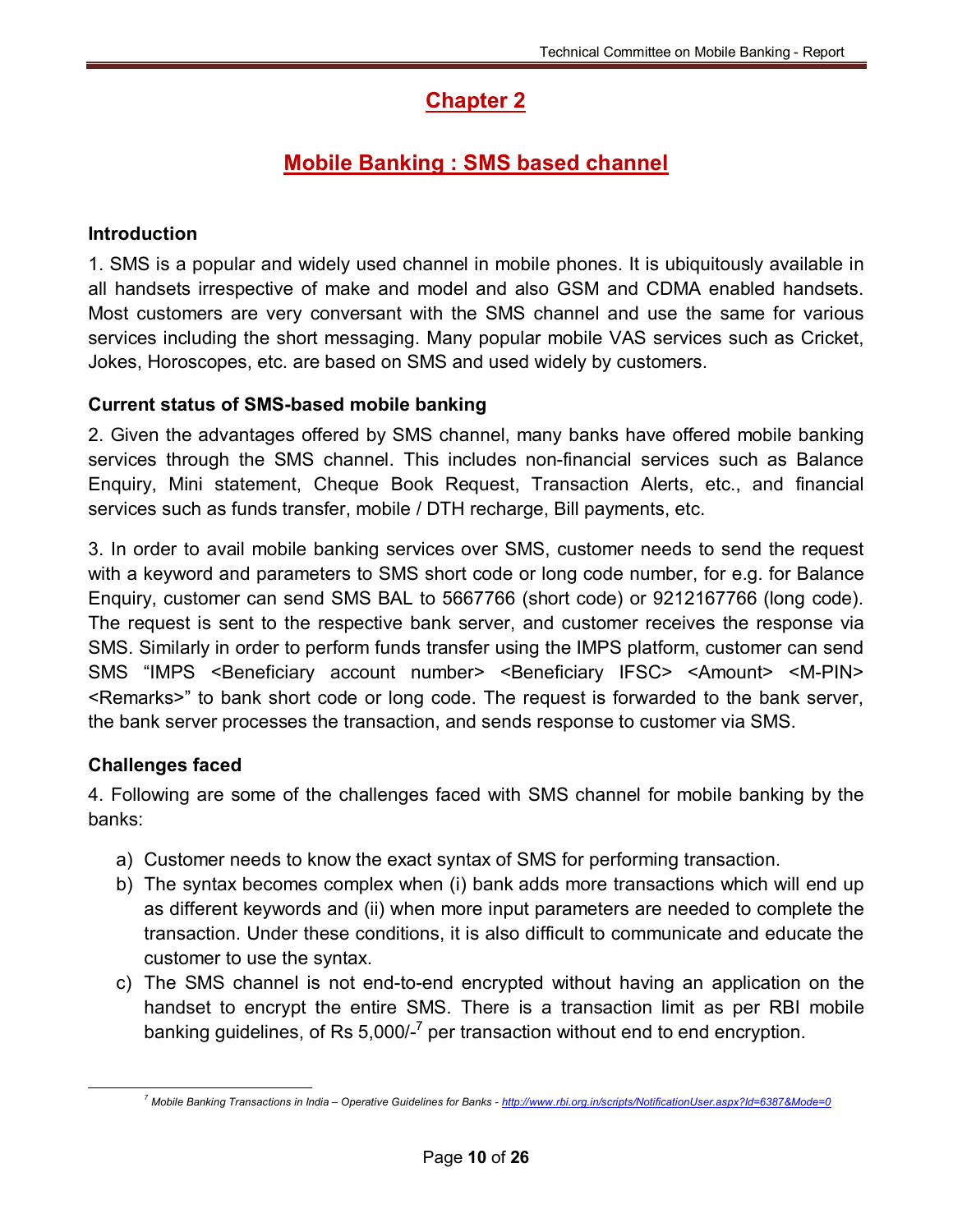- d) The SMS remains in the readable form within the sent items on the mobile phone. In case the custody of the customer's handset is obtained, will result into the risk of losing the confidential information to initiate the financial transactions.
- e) The SMS short code or long code for sending SMS transactions is different for each Bank, and needs to be communicated to customer

Because of above challenges, the SMS based mobile banking has not picked up adequately, despite the advantages offered by SMS channel.

### **Recommended solution for SMS based mobile banking channel**

5. The solution as envisaged to resolve the above issues is to use the common mobile banking application which will enable the use of encrypted SMS messages for mobile banking transactions:

- a) The common mobile banking application preferably using STK (SIM Tool Kit) application for mobile banking.
- b) This common application may be standard menu-driven and interactive, and can be used by all banks so that users can perform transactions conveniently without the need to remember or know the SMS syntax.
- c) The STK application encrypts the SMS before sending, so as to ensure end-to-end security, and can be used for transactions of higher values.
- d) User does not need to know the SMS short code or long code number, the STK application will encapsulate that information and send encrypted SMS to pre-defined number.



### **Common STK application architecture**

The detailed description of the infrastructure requirements for the common STK solution is given the subsequent chapter on technical solutions.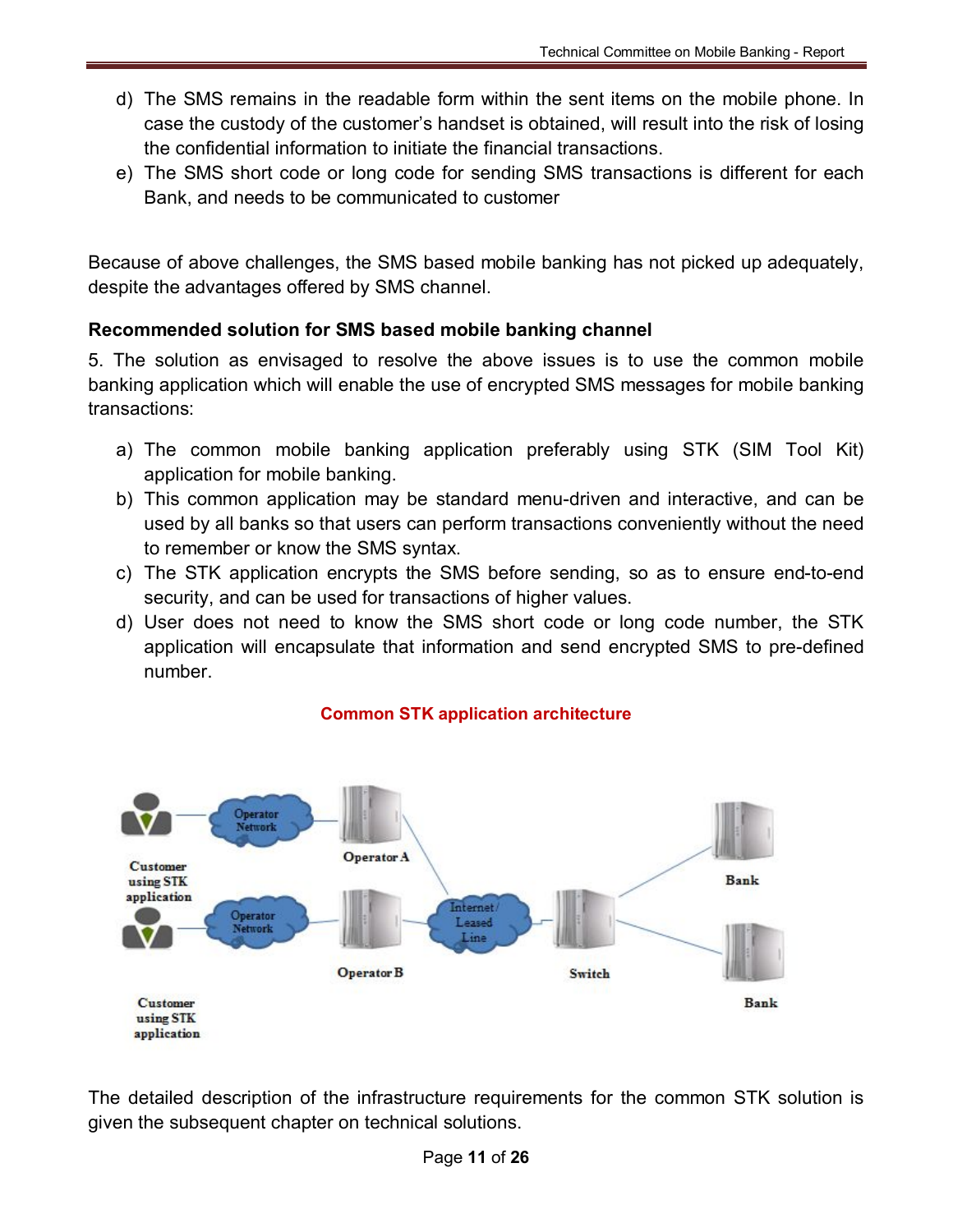# **Chapter 3**

# **Mobile Banking-USSD based channel**

### **Introduction:**

1. Unstructured Supplementary Service Data (USSD) is a protocol used by [GSM](http://en.wikipedia.org/wiki/GSM) cellular telephones to communicate with the telecom service provider's systems. USSD can be used for [WAP](http://en.wikipedia.org/wiki/Wireless_Application_Protocol) browsing, prepaid callback service, mobile-money services, location-based content services, menu-based information services, and as part of configuring the phone on the network.

2. USSD messages are up to 182 alphanumeric characters in length. Unlike [Short Message](http://en.wikipedia.org/wiki/SMS) Service (SMS) messages, USSD messages create a real-time connection during a USSD session. The connection remains open, allowing a two-way exchange of a sequence of data. This makes USSD more interactive and advantageous than services that use SMS.

### **Advantages of USSD:**

3. The USSD platform which is MNO dependent can be efficiently used by the mobile banking platforms due to the following advantages:

- a) USSD works on all GSM phones irrespective of make, model or service provider thus all phones including low end phones are capable of handling this.
- b) It does not require any application/software to be downloaded to the handset.
- c) It is interactive in nature and thus enables complex transactions as well which may not be possible through SMS.
- d) It is a session based communication i.e. it does not store any data on the phone and transaction terminates as the session end.
- e) USSD utilizes the same capability as the voice calls hence has the coverage most of the parts of the country having GSM voice call coverage.
- f) It is safer and much faster than traditional SMS based transactions (recent TRAI guidelines on Quality of Service indicates two seconds as acceptable response time requirement for the USSD session<sup>8 [9](#page-22-0)</sup>[\).](#page-22-1)
- g) It can support multiple languages which is very useful for effective financial inclusion roll out.

### **Current Status of USSD Implementation**

4. Realizing the benefits and potential of USSD based mobile banking, some of the banks have launched USSD based mobile banking services e.g. State Bank of India, Canara Bank, ICICI Bank, with the help of telecom aggregators who in turn have tied up with few MNOs. For

<span id="page-22-0"></span>*<sup>8</sup> TRAI – The Mobile Banking (Quality of Service) (Amendment) Regulations, 2013 (13 of 2013) dated 26th Nov 2013 <http://www.trai.gov.in/Content/RegulationUser.aspx?id=0&qid=3>* 9

<span id="page-22-1"></span>*TRAI – The Mobile Banking (Quality of Service) Regulations, 2012 (8 or 2012) dated 17th April, 2012 http://www.trai.gov.in/Content/Regulation\_Version.aspx?REG\_ID=111&id=0&qid=0*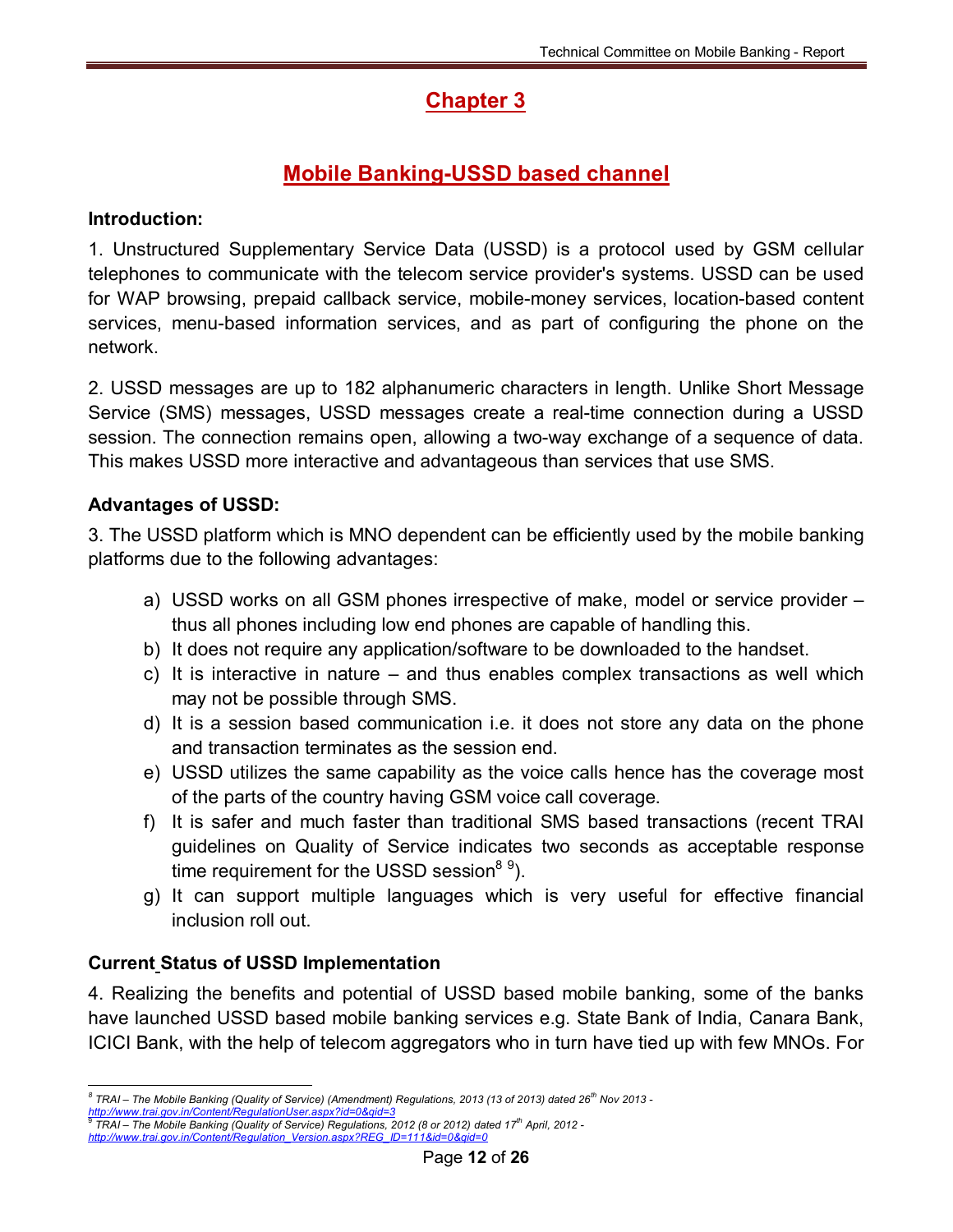instance, ICICI Bank has tied up with Idea, Aircel, Tata Docomo, Reliance and MTNL for offering USSD platform to its customers on their GSM network.

5. National Payments Corporation of India (NPCI) has implemented the common USSD gateway with the single short code \*99# to offer the USDD channel of mobile banking for all banks. Even though a large number of banks are participating in the common USSD gateway, only two MNOs are operational which is limiting the use of the services being extended to all bank customers.

### **TRAI regulations and initiatives on USSD channel to be available for mobile banking**

6. The Inter-Ministerial Group (IMG) was constituted on November 19, 2009 to work out the relevant norms and modalities for introduction of mobile based delivery model for delivery of basic financial services and to enable finalization of a framework to allow financial transactions using mobile phones.

7. The IMG had, among other things, recommended that TRAI may draw up guidelines to ensure high availability of associated communication services in mobile banking. Accordingly, based on a consultation with stakeholders, TRAI had issued the *Mobile Banking (QOS) Regulations, 2012 on April 17, 2012*. Broadly, these regulations mandated that the access providers (telecom companies) shall, among others, (a) facilitate banks to use SMS, USSD and IVR to provide banking services to its customers (b) deliver the message generated by the bank or the customer within the time frame specified (within the response time of less than 10 seconds for SMS, IVR, WAP and STK, and in less than 2 seconds for USSD); the expiry time for SMS was stated to be 72 hours (c) ensure that the customer is able to complete the transaction in not more than two stage transmission of the message in all cases (d) maintain the record of mobile banking messages for six months for audit purposes.

8. Subsequently, the above regulations were extended (on November 26, 2013) to include authorized agents of banks acting as the aggregation platform providers to use SMS, USSD and IVR to provide banking services. Similarly, since it was realized that completion of transaction in two stages may not be possible for every kind of transaction on a mobile banking menu, the matter was examined and TRAI has increased the completion stages to five stages (from the earlier two stages).

9. The IMG framework envisages opening of the mobile-linked 'no-frills' accounts, which would be operated using mobile phones and the customer would be able to perform five basic transactions – cash deposit, cash withdrawal, balance enquiry, transfer of money from one mobile-linked account to another, and transfer of money to a mobile-linked account from a regular bank account.

10. The mobile banking ecosystem comprises of two distinct sectors – the financial services sector and the telecom sector – both of who are governed by two separate sets of regulations. In order to make financial transactions available for the unbanked population,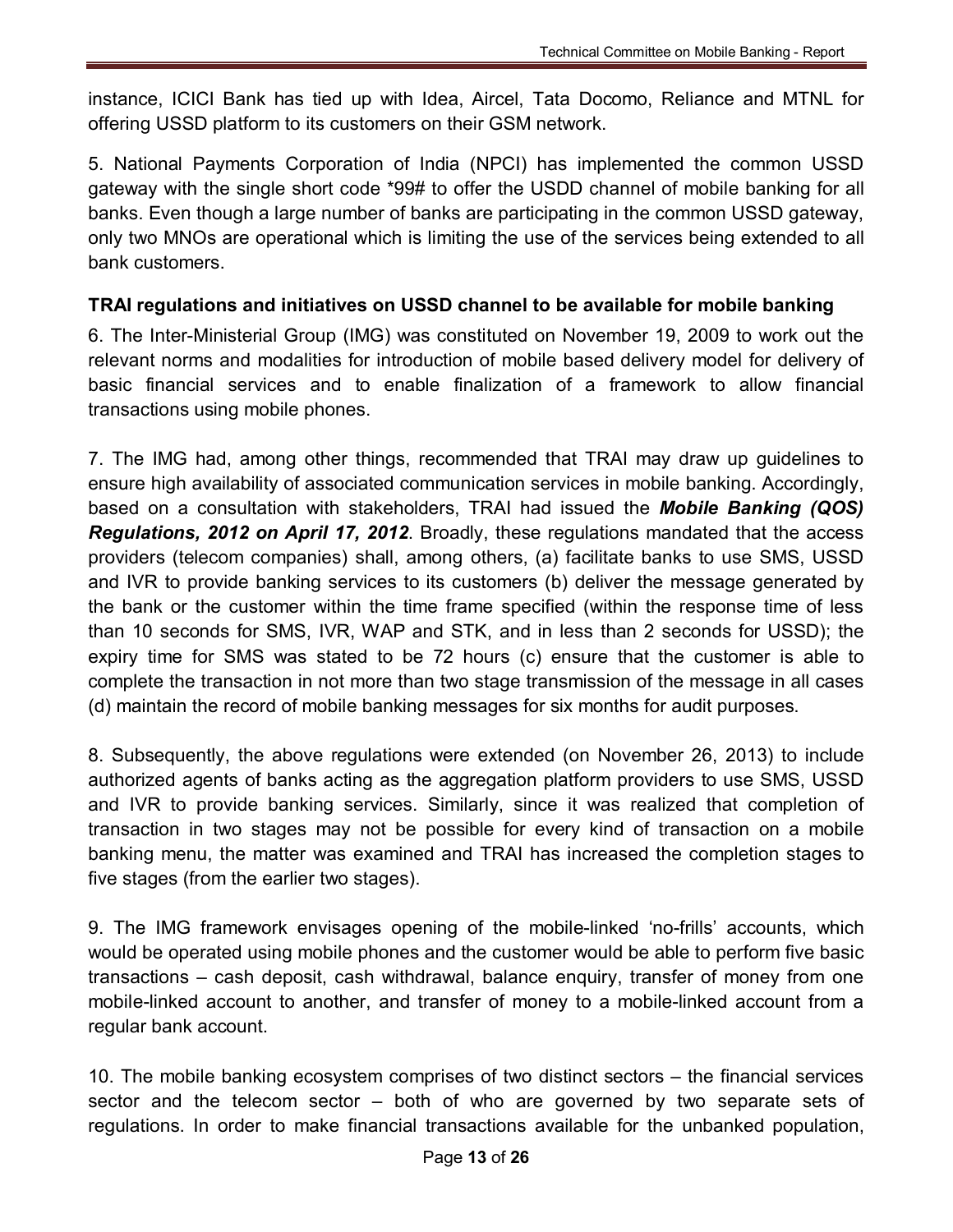USSD-based mobile channels can be effectively deployed, as has already been launched by certain banks like SBI, Canara Bank, ICICI Bank in partnerships with some telecom service providers.

[11](#page-24-1). The final outcome is that  $TRAl<sup>10-11</sup>$  $TRAl<sup>10-11</sup>$  $TRAl<sup>10-11</sup>$  has mandated that a pay-per-use charge within the ceiling tariff of Rs.1.50 per USSD session would be payable by the subscriber upon establishment of an outgoing USSD session, regardless of whether the session results in a successful or a failed banking transaction.

### **Recommendations: The way forward for USSD**

12. The USSD channel based offering of mobile banking services may take following paths in future:

### **Bank-specific USSD offering**

13. The recent TRAI guidelines, it is open to banks to tie up with MNOs to offer these services directly to their customers by getting into arrangements with each of the MNOs. This may be done by the bank with each of the MNO or their service providers. With this, the customer dialing the USSD code will reach the bank's own menu, and the transactions will be routed to the bank directly by MNO. However, in such cases, this facility is extended only to bank customers who are also the subscribers of those MNOs with whom the bank has tied up for USSD channel.

### **Implementation of common USSD gateway for mobile banking**

14. To overcome the challenges faced by each bank in tying up with a large number of MNOs, and to facilitate the reach and usage of mobile banking through USSD, there is a need for common USSD gateway for mobile banking. A common USSD Gateway based mobile banking service offers an opportunity to provide convenient, cost effective and user friendly payment option for all customers and thus a very convenient mechanism for banks for furthering financial inclusion objectives of Government of India.

15. The committee also recommends that the implementation of the TRAI regulations must be expedited by all the stakeholders.

### **Benefits of a common USSD gateway**

16. It will offer a common platform for all banks thus eliminating the need for banks to establish individual infrastructure for this channel. Common USSD short code e.g. \*99# can be used by customers, merchants, and agents for performing mobile banking transactions.

17. Customers can avail following standard menu and transaction services through common USSD gateway to perform operations such as generation and changing the M-PIN, person to

<span id="page-24-1"></span>

<span id="page-24-0"></span><sup>&</sup>lt;sup>10</sup>TRAI Press Release on Tariff for USSD and Mobile Banking (Quality of Service) Regulations, 203 -<br>http://www.trai.gov.in/WriteReadData/WhatsNew/Documents/PR%20%20-%20USSD%20based%20mobile%20banking%20services-New2611201 <u><http://www.trai.gov.in/WriteReadData/WhatsNew/Documents/PR%20%20-%20USSD%20based%20mobile%20banking%20services-New26112013.pdf></u><br><sup>11</sup>TRAI – The Telecommunication Tariff (Fifty Sixth Amendment) Order, 2013 dated 26<sup>th</sup> Nov *<http://www.trai.gov.in/Content/RegulationUser.aspx?id=0&qid=2>*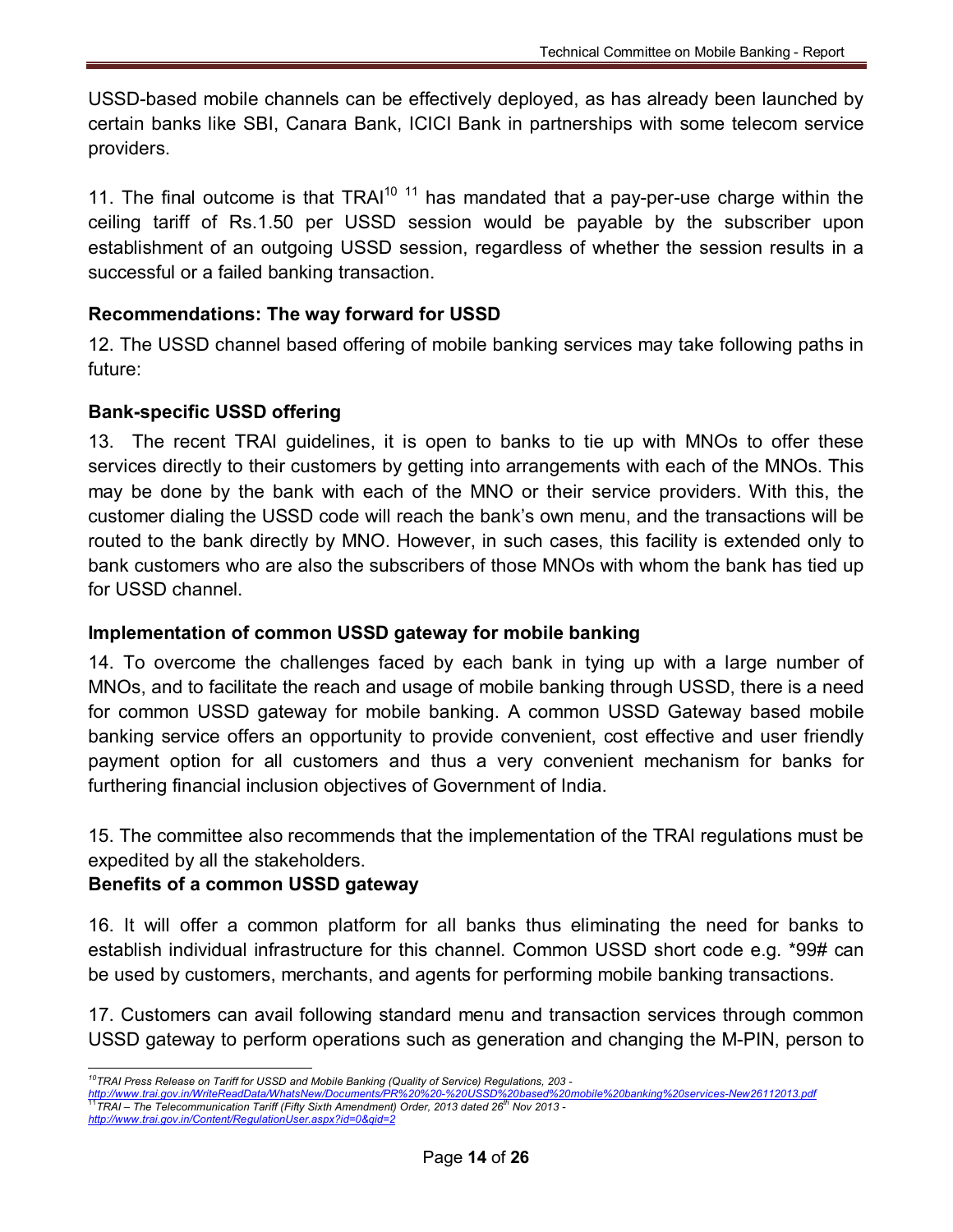person funds transfer transactions as well as merchant payments, other banking services such as Balance Enquiry, Mini Statement, Cheque Book Request, etc., value added services such as Mobile top-up, DTH top-up, Bill Payments etc., other transactions including OTP Generation, Mandate Creation etc.

18. The merchants can also benefit from initiating USSD payment message to receive payments from customer (using just customer mobile number and bank) on common USSD platform

#### Merchant/BC Operator Network Operator A **Customer** using USSD **Bank** channel Internet/ Operator Leased **Network** Line **Operator B** Common **USSD** gateway **Customer Bank** using USSD channel

### **Common USSD gateway architecture**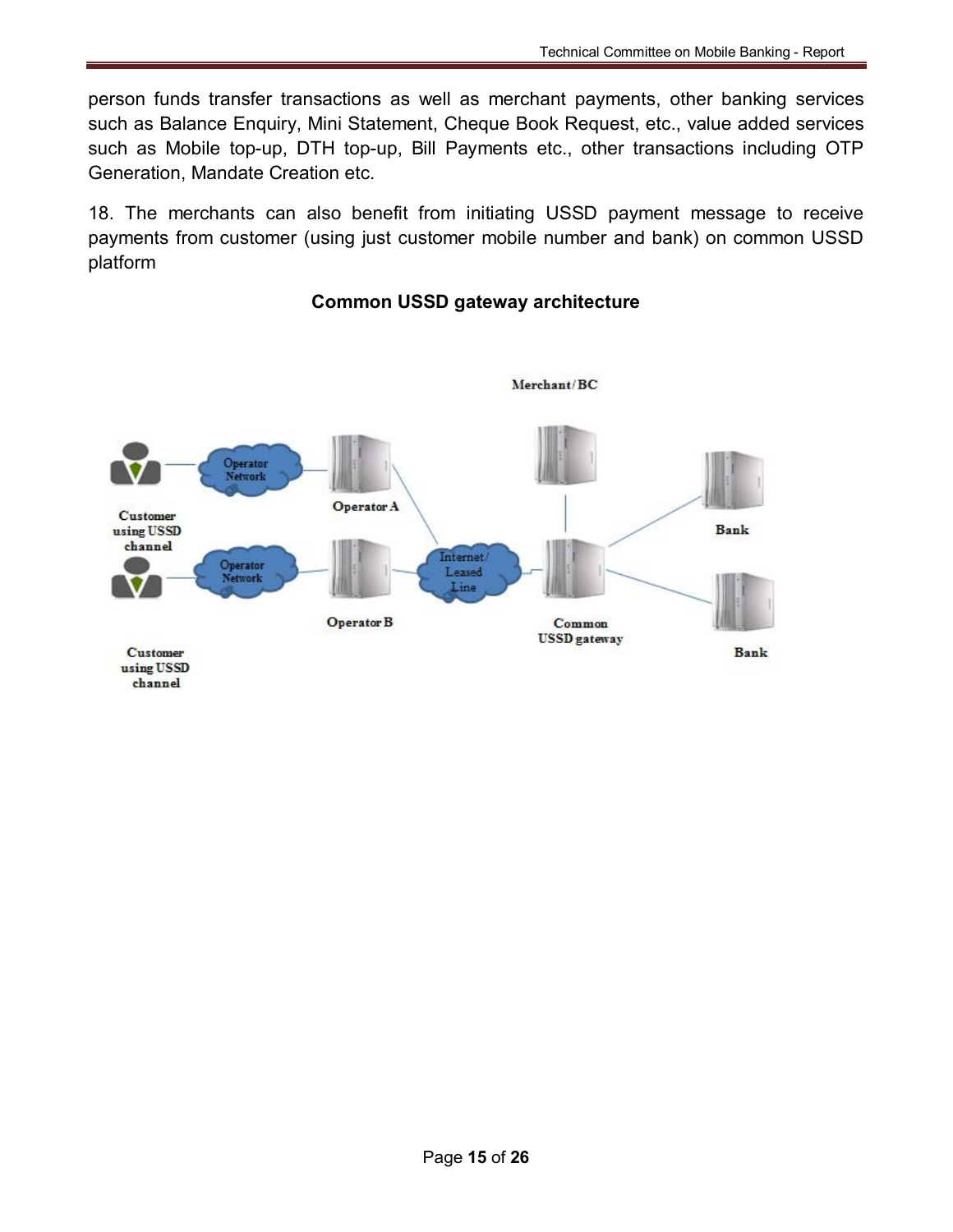# **Chapter 4**

# **Mobile Banking-Application based**

### **Introduction**

1. All banks who have received the approval from RBI for mobile banking are offering the application-based mobile banking channel to their customers. Customers can download the mobile banking application and perform variety of services including the following:

- a) Non-financial transactions such as Balance Enquiry, Mini statement, Cheque Book request
- b) Financial transactions such as Funds transfer, mobile / DTH recharge, bill payments, etc

2. The mobile application is offered on various platforms such as Java, Symbian, Blackberry OS, Windows, Android, Apple iOS, etc. Many Banks have made the mobile application available in the app stores such as Google, Apple, Blackberry, etc for easy search and download by the customers.

### **Advantages of the application based mobile banking**

3. Following are the advantages of the application based mobile banking,

- a. Applications once downloaded are easy to use for the customers who are proficient in using the smart phone based applications.
- b. Banks have made these applications compliant with most of the latest operating systems covering the large range of smart phones in use.
- c. It has been experienced by the banks that once customer has used the applicationbased mobile banking, he continues to use the same unless there is a change of the handset and/or mobile number.
- d. The application-based mobile banking can also communicate using SMS and GPRS (Data) channels with the mobile banking system of the bank.

### **Challenges faced of the application based mobile banking**

4. Following are some of the challenges faced with application-based channel for mobile banking by the banks:

> a) Banks need to develop and test the application on the variety of handsets and operating system version combinations (in excess of 1,000 combinations). It is very difficult for banks to develop, test and roll out such an initiative for mobile banking services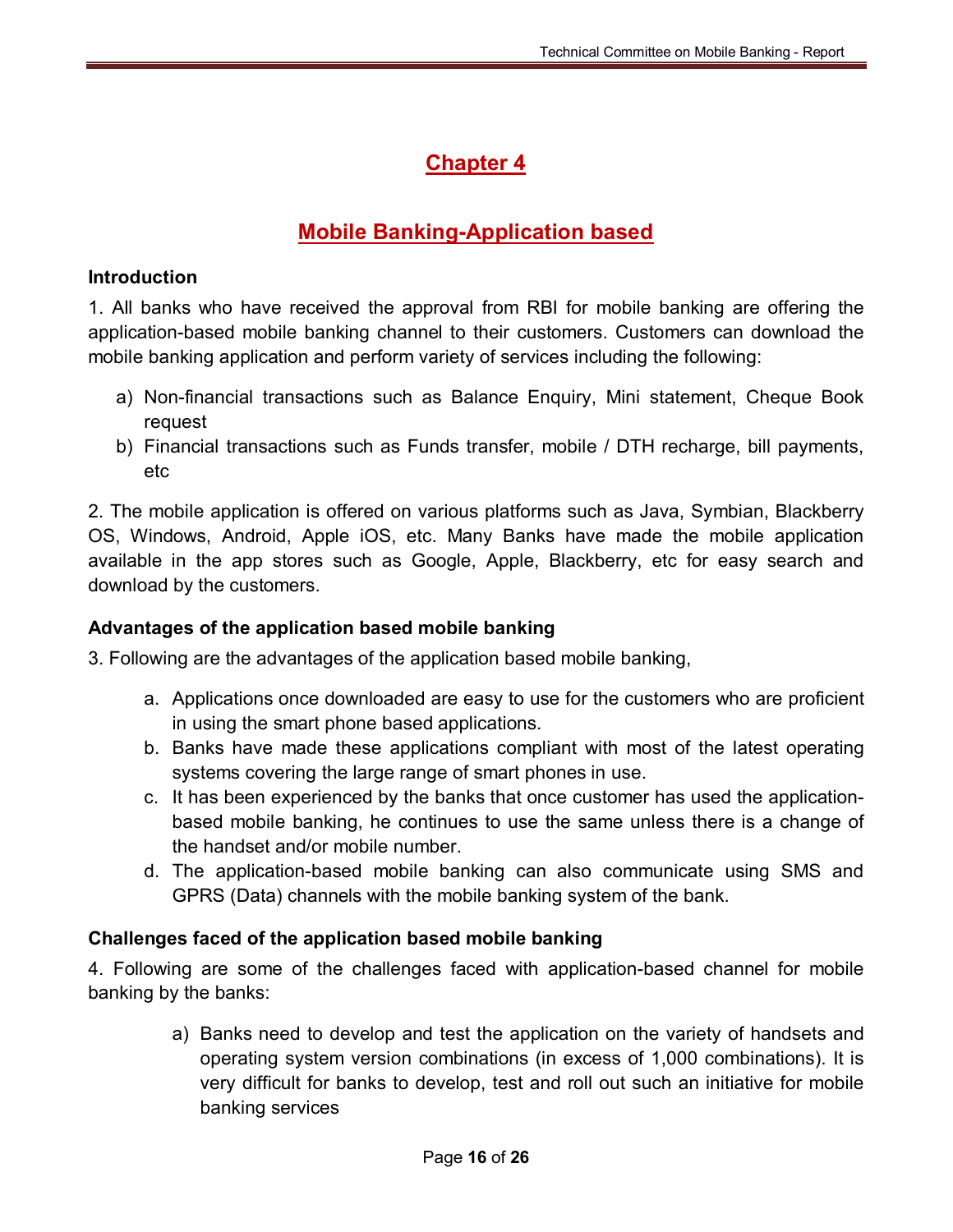- b) Customer needs to have compatible handset for download and installation of mobile application which is normally communicated to the customers by means of bank website
- c) Customer needs to have GPRS subscription in order to download application and perform transactions
- d) In case of any enhancement or change, customer needs to upgrade the application

Because of the above challenges, the application-based mobile banking has not picked up to the desired levels.

### **Recommended solution**

- 5. Following are some of the recommended solutions
	- a. Common application for mobile banking may be standardized across all banks and having minimum required transaction set for all banks. This would also facilitate in educating the bank customers.
	- b. Mobile banking application may allow transaction over SMS, USSD and GPRS channels also. (The mobile banking application may encrypt the SMS before sending, so that it is end-to-end secure, even for transaction of higher value.)
	- c. This application can be used by any user (customers, merchants, agents) irrespective of the bank with which they have an account

6. Customers can avail the standard menu and transaction services through common mobile application which includes operations such as Generation and changing M-PIN, person to person funds transfer using only mobile number, banking services such as Balance Enquiry, Mini Statement, Cheque Book Request, etc., merchant payments, value added services such as Mobile top-up, DTH top-up, Bill Payments etc.

### **Benefits of Common mobile application**

7. All the challenges in point 4 above can be overcome by common mobile banking application

### **Recommendations – Application based mobile banking**

8. The Common mobile application may be developed and distributed (refer chapter 5) which may have standard common menu containing the minimum and most required transaction set.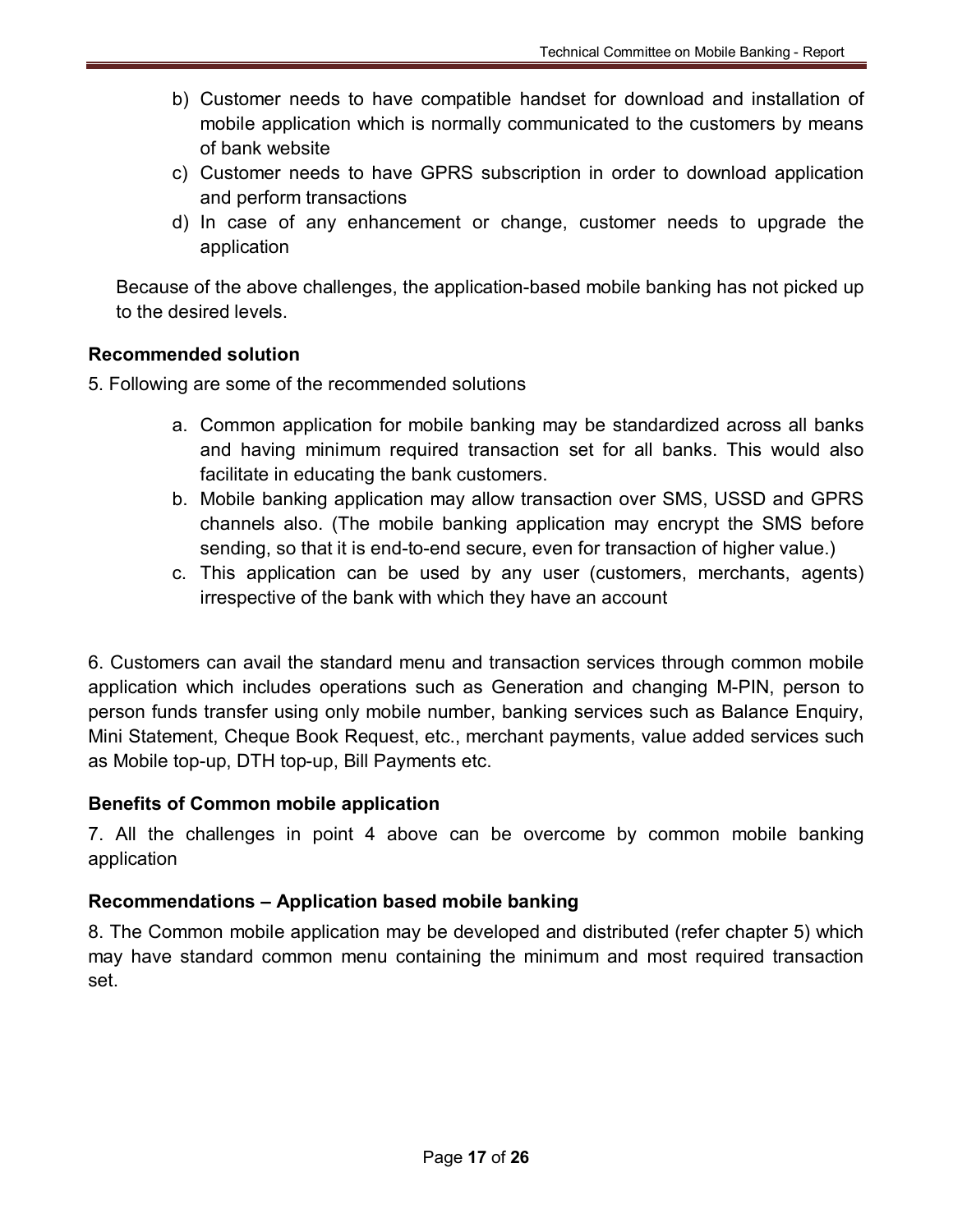# **Chapter 5**

# **Mobile Banking –Technical Solutions & the way forward**

### **Introduction**

1. In order to leverage upon the mobile density in the country and to make the vision of mobile banking as a channel for financial inclusion, it is imperative to explore new and more cost effective solutions for mobile banking. The Technical Committee formed by RBI was advised to evaluate and analyse the options/alternatives including the feasibility of using encrypted SMS/USSD based mobile banking.

2. The broad terms of reference of this Committee were as follows:

- a) Conduct in-depth study of the challenges faced by the Banks in taking mobile banking forward to desired level
- b) Study the challenges faced by banks in introducing USSD channel and suggest solutions, if any, to take this forward
- c) Consider the advantages / challenges of having a single application across all handsets in an SMS encrypted environment
- d) Any other optimum solution that would make mobile banking ubiquitous in the country
- e) Draw up a road-map for implementation of the solutions recommended

3. There is no gain-saying the fact mobile banking is an ideal solution to accelerate financial inclusion in terms of Availability, Accessibility and Affordability and as such it needs to be integrated to the banks' business and operating models. Increasing the adoption of Mobile banking would help the objective of less cash society with huge benefits to all stakeholders. Hence, banks ought to redesign their business and operating process to accelerate the adoption of Mobile banking, with process change being a critical success factor. The potential of mobile banking is of epic proportions and with right kind of investments in awareness / education, the adoption of mobile banking would gain traction.

4. Accordingly, in line with its mandate, the committee has outlined below some of the technical solutions which, when implemented by banks and MNOs, would facilitate faster and effective adoption of mobile banking in the country. These technical solutions include:

- a. Platform: Common USSD gateway (as explained in chapter 3)
- b. STK:
- i. MNOs or SIM manufacturer burning the common mobile banking application (to be developed) in all the new SIMs to be distributed in India.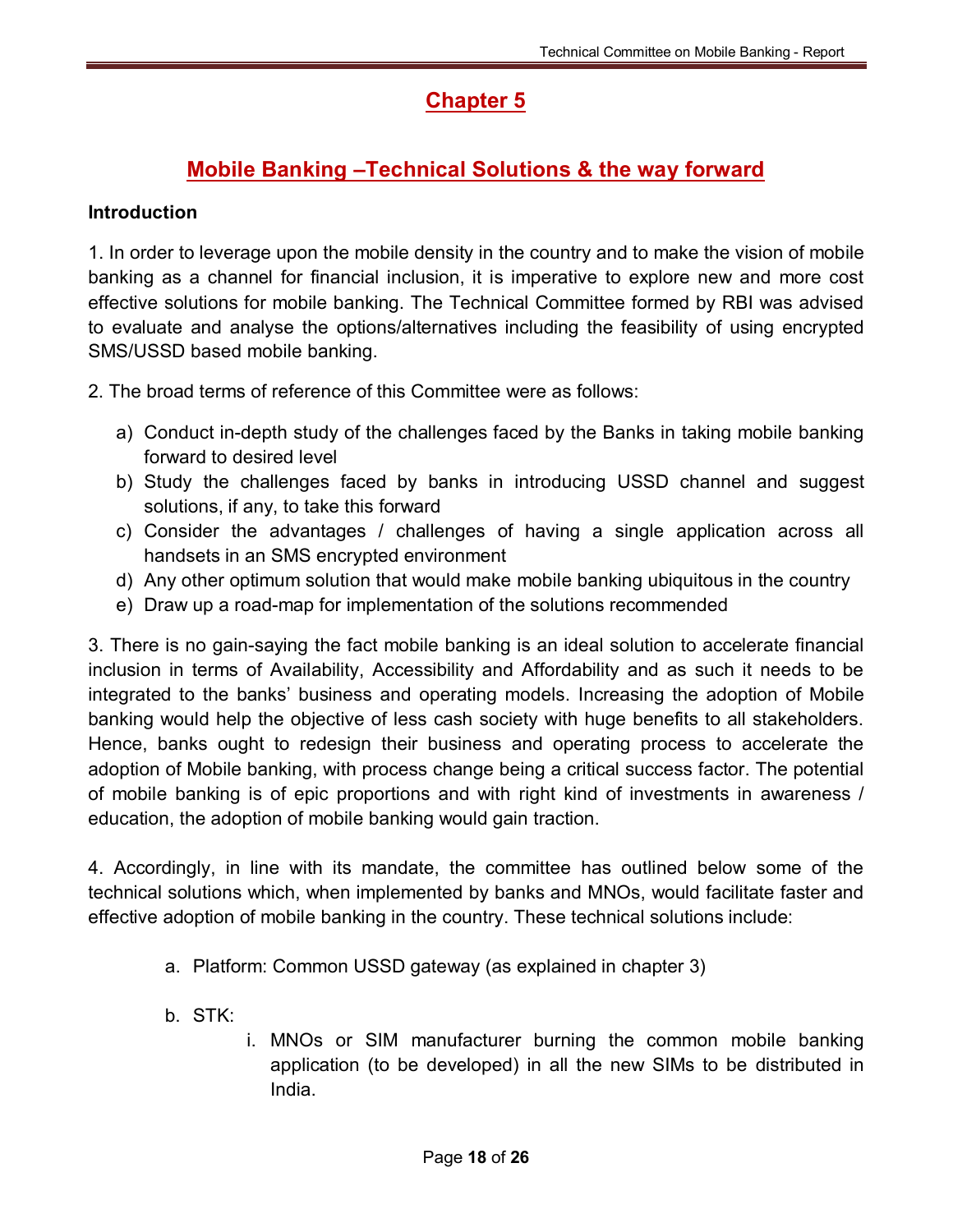- ii. MNOs transmitting the common mobile banking application over the air (OTA) using dynamic STK facility for existing SIMs.
- c. Application: Common application development and burn on the every new handset sold in India
- d. Application: Common application development and distribution by third parties

5. While the first option deals with development of a common technical platform to facilitate connectivity between multiple banks and multiple MNOs (thus providing the benefit of network effect to the banks' mobile banking customers), the second options / solutions essentially deal with the distributional aspects of the secure solution by means of STK to the end-users. The actual development of the application could be done by any third party solution provider.

6. Following are the distribution mechanisms of the secure mobile banking application to the customers:

### **STK application on Operator SIM**

7. STK application can be embedded on operator SIM and can be distributed to customers by the MNOs. Keys necessary for encryption are stored in the SIM. Transmission of data can be either SMS or GPRS (data) channel. STK application on operator SIM can be used by any customer, irrespective of handset. The STK application can be standard menu-driven, interactive and user-friendly.

### **Advantages:**

- a) Supports all standard phones and SIMs
- b) Secure SMS and data communication channels usage
- c) Customers, merchants, BC agents of any bank can transact through this interface.

### **Challenges:**

a) For the existing SIMs the operator needs to support the dynamic STK so that the application can be downloaded over the air (OTA) which is technically feasible but may be difficult for the older version of the SIM's. The space availability on the older SIM cards needs to be examined.

### **Mobile banking application: development and distribution by third parties**

8. Mobile banking application can be developed and distributed to customer by trusted third parties, MNOs and handset manufacturers / resellers. Transmission of data shall be through SMS or GPRS channel. Banks / agents need to publish the public keys which can be used by the third parties to encrypt the data. Keys necessary for encryption are stored in the mobile application. The application can be simple, menu-driven, interactive, and user-friendly.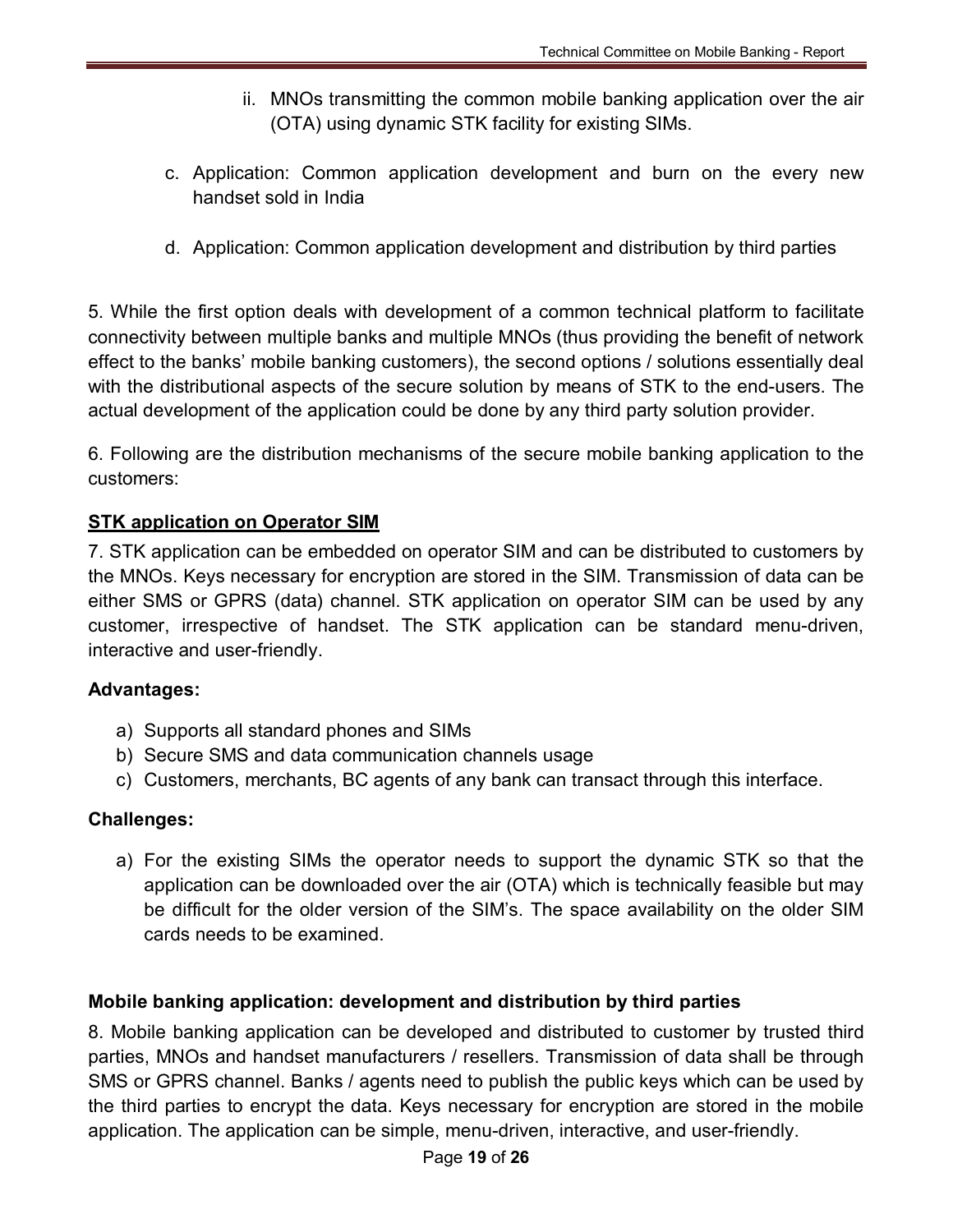9. The mobile application (multi-bank application) can be developed and distributed by large corporates, third party players, MNOs and handset manufacturers / resellers. MNOs can burn the STK in the new SIMs with common mobile banking application or send the STK over the air for existing SIMs provided such SIMs are technically compatible to receive such STK over the air.

10. Third parties for e.g. LIC, Railways, MNOs, handset manufacturers / resellers who provide goods or services on credit / hire-purchase can develop and deploy such applications. They can build value added services such as reminders for bill payments, and may even advertise/cross sell for other products.

The advantages are as follows:

- a) For large merchants, this shall offer uniform experience across all customers having different banking relationship
- b) Customers can use the single interface for the multiple banking relationship
- c) Secure transactions and can use SMS and GPRS channels seamlessly with enhanced transaction limits

### **Recommendations – Mobile banking – Technical Solutions**

11. Banks and MNOs may initiate pilots using white-label multi – bank STK application which can be distributed through application on SIM that allows SMS encryption. Customers, merchants, agents of any bank can transact through this interface.

12. MNOs may support,

- a. Application loading on new SIMs Single mobile banking application may be made available all new SIMs which uses encrypted SMS for transaction processing.
- b. Application loading on existing SIMs Single mobile banking application may be made available across all existing SIMs in SMS encrypted environment through dynamic STK and the common mobile banking application can be pushed over-theair.

13. The large corporates, third party players and MNOs, handset manufacturers / resellers may initiate pilot programs to develop the single multi-bank mobile banking applications which can use published public keys of the banks / banks' agents for encryption. The common application may be developed by reputed organizations having successful track record in this field.

14. Similarly, the common application may be pre-loaded in the handset – the mandate to be issued by Govt. of India to all handset manufacturers / resellers in India. Handset manufacturers to burn the mobile banking application on all new handsets.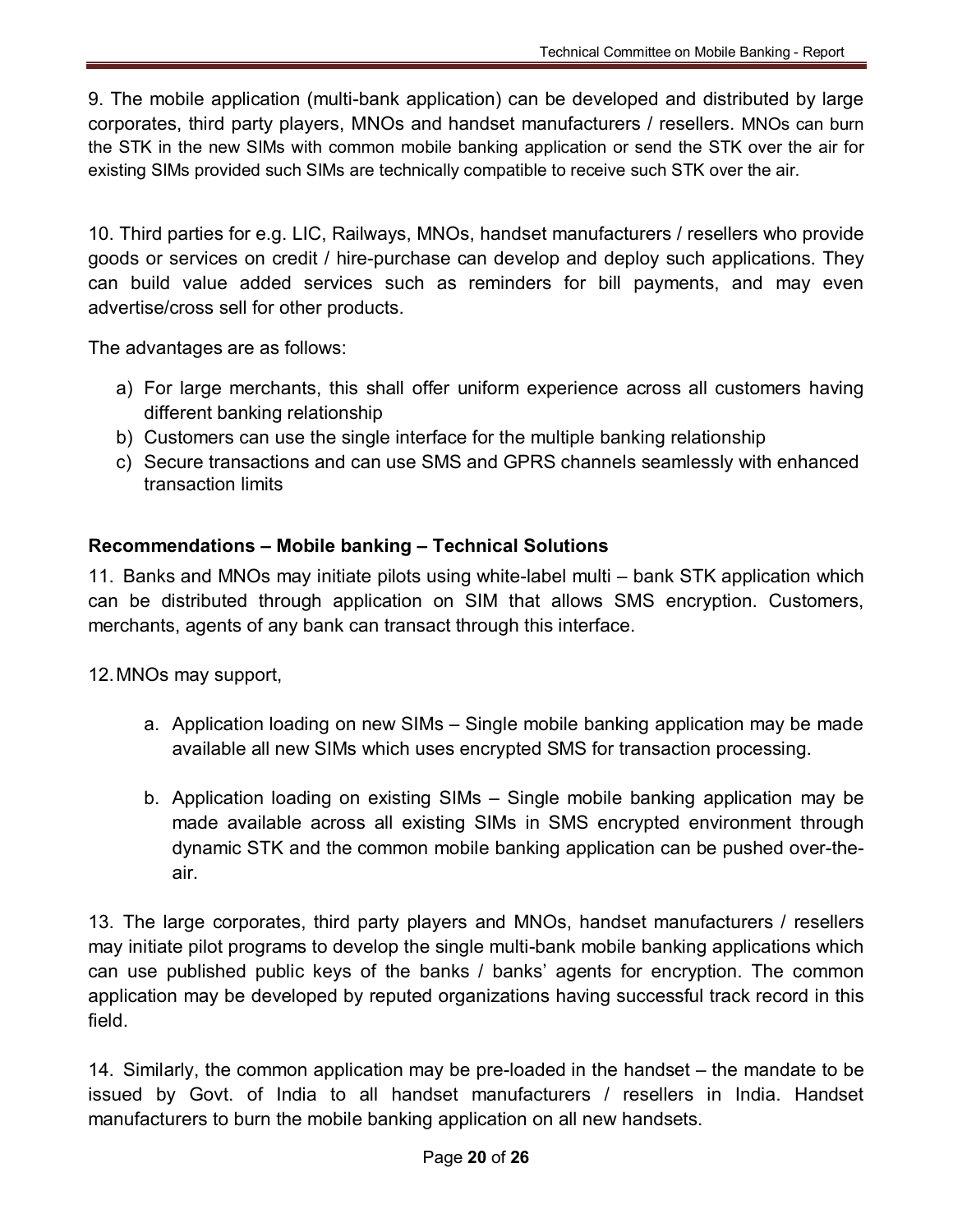# **Chapter 6**

# **Mobile Banking- Summary of Recommendations**

### **Introduction**

1. The developments in mobile telephony as also the mobile phone density in the country, with over 870 Mn mobile phone subscribers, presents a unique leverage to meet the objectives and challenges of financial inclusion. By harnessing the potential of mobile penetration, large sections of the un-banked and under-banked society can be empowered to become inclusive through the use of electronic payments. In order to address the above challenges, a multi-pronged approach with concerted involvement of all stakeholders is necessary. In this context, the following solutions are recommended for addressing the customer acquisition related challenges as well as the technical aspects.

### **Recommendations for customer enrollment:**

- 2. To simplify the customer adoption for mobile banking
	- a) The customer may not be required to visit the bank branch for mobile number registration. Alternate channels for mobile number registration may be made available, such as interoperable ATM network across banks as well as the BC / agent network using biometric authentication, so that the customer can register the mobile number conveniently. In the case of first time registration of mobile number, appropriate security safeguards may be put in place by the banks.
	- b) The mobile number registration process, including the registration form may be made uniform, across all banks, so it helps with uniform customer experience. Social media propagation of the registration process will bring more customers to this channel.
	- c) The process of M-PIN generation may also be simplified and standardized without necessitating a visit to the bank branch by the customer, so that the customer can be on-boarded in an easy manner and start transacting using mobile payments, and reduce barriers to entry.
		- $\circ$  The customer may be able to set and change his M-PIN from the handset itself using authentication parameters defined by the banks permissible by their security guidelines.
		- $\circ$  The customer may have the facility to set or change the M-PIN from at least one additional channel (apart from mobile handset itself as mentioned in point a above) such as Phone Banking, IVR, ATM, Internet Banking.
	- d) M-PIN may be generated from the registered mobile number through secure access channels such as mobile application, SIM STK application by using authentication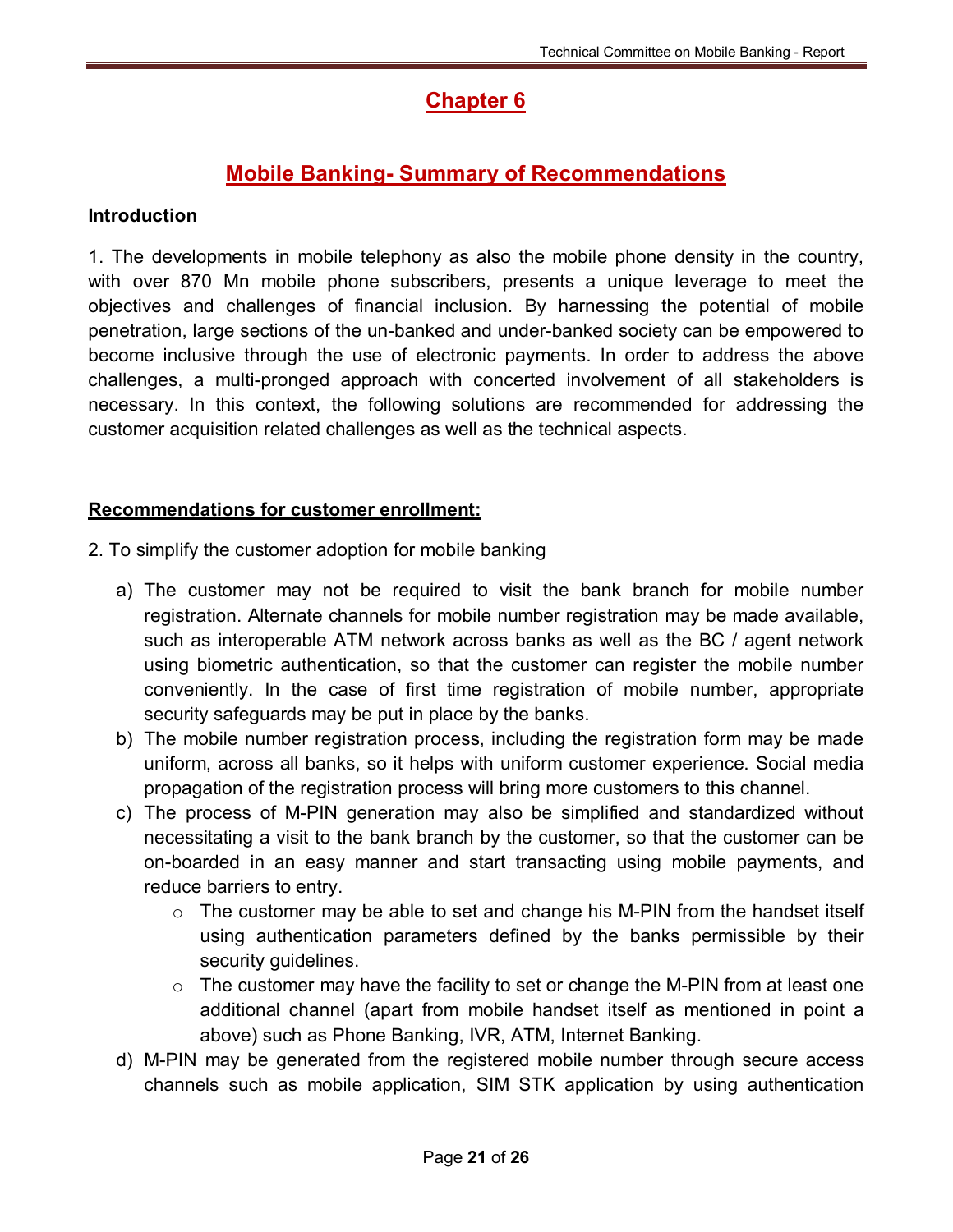parameters such as debit card credentials (debit card number, ATM PIN, expiry date) required by bank.

- e) For customers using other channels, M-PIN may be generated through bank's phone banking facility or IVR, or even the ATM channel, after verification of credentials (e.g. mobile number, debit card number, ATM PIN, account number, date of birth, PAN number, details of last transaction, etc). Further, these channels may also be offered as additional channels to those customers who use the mobile application or SIM STK application.
- f) Customer may be able to make merchant payment using just his mobile number and M-PIN/OTP on the merchant interface. The M-pin can be only interfaced on acquiring bank's interface such as USSD, Application etc. for security reasons. The merchant based interfaces can accept OTP (One-Time Password) for authentication.
- g) Every bank may offer OTP services on SMS request with the standard syntax of SMS such as "MOTP XXXXXX" to the short or long code. (XXXXXX – last 6 digits of the account number). This will help to expand the use of OTP in mobile payments.
- h) The committee feels for effective and efficient implementation of providing mobile banking facilities to the customers it is imperative that the banks staff is well versed and thoroughly trained in various aspects of the mobile banking. For this workshop may be conducted for top officials including the chief executive of the banks; training program may be conducted during induction programs and probationary officer courses. Banks may also periodically conduct refresher courses to ensure staff is abreast with latest developments in these fast paced technology areas in mobile banking.
- i) The committee also feels banks must continue to invest in handholding and educating customers to increase the awareness of various aspects of mobile banking. Banks collectively may invest in marketing and advertising for widespread promotion of mobile banking.

### **(It is proposed that above recommendations may be acted upon within 6 to 12 months)**

### **Recommendations for Technical Issues:**

- 3. To address the technical issues the following course of action is recommended
	- a) Banks may implement multiple channels (application, SMS, USSD etc.) for mobile banking so that options are available to all types of customers with any type of handsets with suitable level of security.
	- b) In case of application-based mobile banking, encrypted SMS facility may be provided to all customers as an additional channel so as to enable them to perform transactions in a secured manner, including high value transactions, irrespective of whether data connectivity is available or not.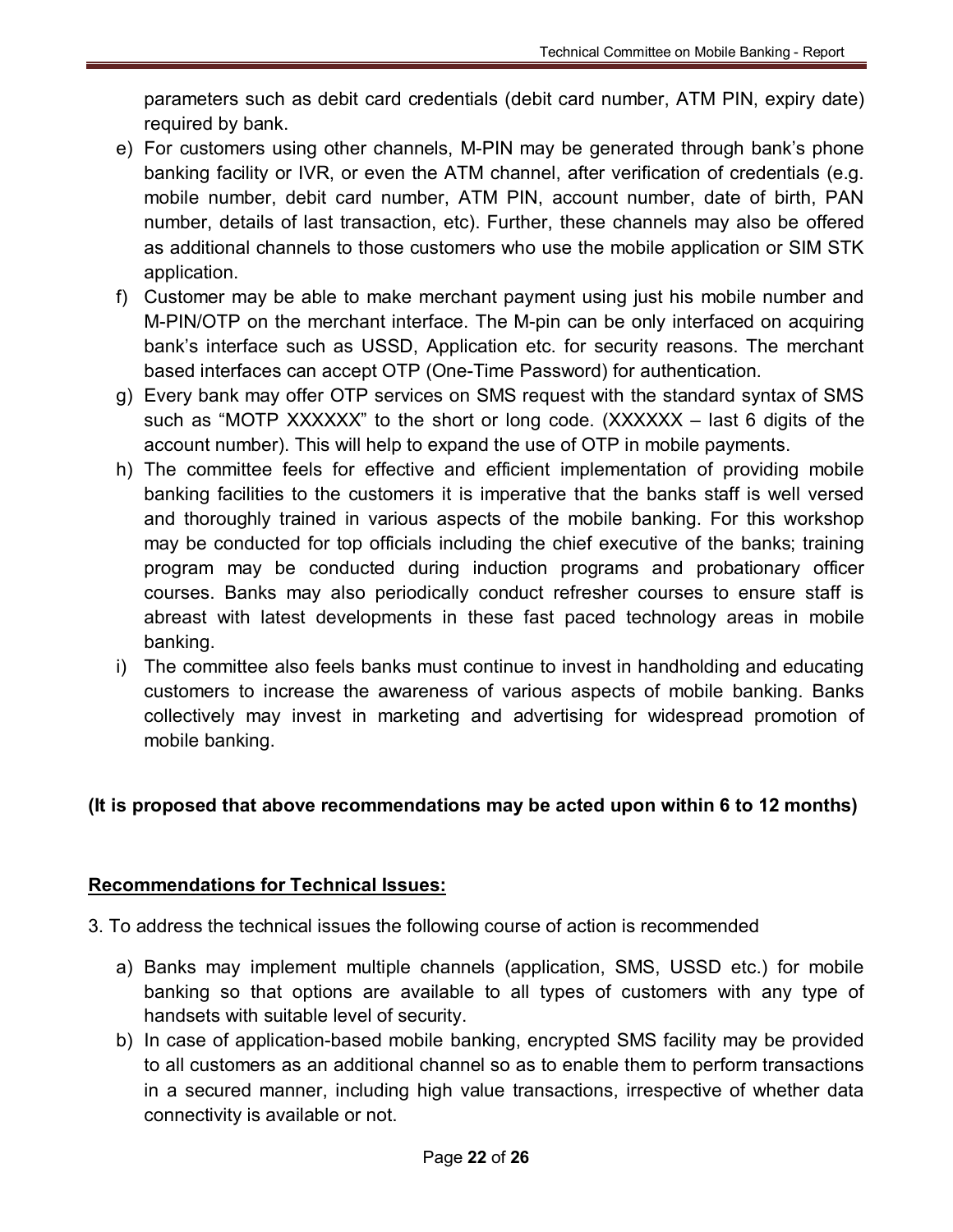- c) For facilitating funds transfer using mobile banking, the remitting customer may be facilitated to effect person-to-person funds transfer using just the mobile number and bank or just the Aadhaar number of beneficiary.
- d) Customers may be enabled to use mobile banking service through the use of a single or common USSD number / SMS short/long codes / IVR number / mobile application across all banks. This will facilitate easier customer education and uniform transaction process across all banks.
- e) Limit of unsecured transaction (without end to end encryption) may be raised from the existing Rs.5000/- to Rs.10000/- subject to having certain velocity checks at the bank side. The banks may take the decision of limit enhancement depending on their security policy and internal risk management control measures.
- f) For better authentication of the transaction by the bank, MNOs could facilitate the mobile banking transaction by providing the mobile number from where transaction is originated when customers transact using mobile banking application (Currently the mobile number in the header is suppressed).

### **(It is proposed that above recommendations may be acted upon within 6 to 12 months)**

### **Recommended solution for SMS based mobile banking channel**

4. The solution as envisaged to resolve the above issues is to use the common mobile banking application which will enable the use of encrypted SMS messages for mobile banking transactions:

- a) The common mobile banking application preferably using STK (SIM Tool Kit) applications for mobile banking.
- b) This common application may be standard menu-driven and interactive, and can be used by all banks so that users can perform transactions conveniently without the need to remember or know the SMS syntax.
- c) The STK application encrypts the SMS before sending, so as to ensure end-to-end security, and can be used for transactions of higher values.
- d) User does not need to know the SMS short code or long code number, the STK application will encapsulate that information and send encrypted SMS to pre-defined number.

### **Recommendations: The way forward for USSD**

5. The committee also recommends that the implementation of the TRAI regulations must be expedited by all the stakeholders.

### **Bank-specific USSD offering**

6. The recent TRAI guidelines, it is open to banks to tie up with MNOs to offer these services directly to their customers by getting into arrangements with each of the MNOs. This may be done by the bank with each of the MNO or their service providers. With this, the customer dialing the USSD code will reach the bank's own menu, and the transactions will be routed to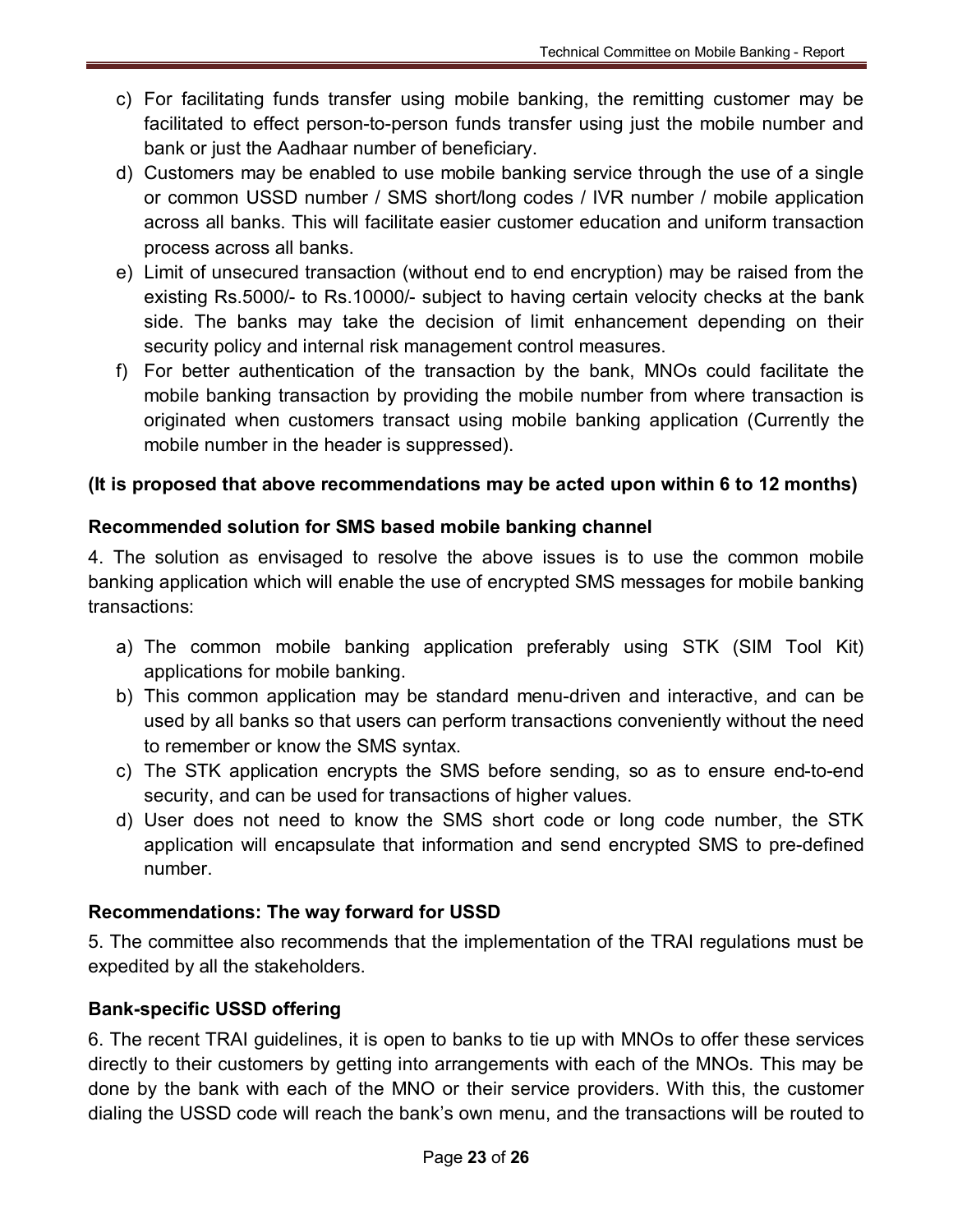the bank directly by MNO. However, in such cases, this facility is extended only to bank customers who are also the subscribers of those MNOs with whom the bank has tied up for USSD channel.

### **Implementation of common USSD gateway for mobile banking**

7. To overcome the challenges faced by each bank in tying up with a large number of MNOs, and to facilitate the reach and usage of mobile banking through USSD, there is a need for common USSD gateway for mobile banking. A common USSD Gateway based mobile banking service offers an opportunity to provide convenient, cost effective and user friendly payment option for all customers and thus a very convenient mechanism for banks for furthering financial inclusion objectives of Government of India.

### **(It is proposed that above recommendations may be acted upon within 12-18 months)**

### **Recommendations – Application based mobile banking**

8. The Common mobile application may be developed and distributed (refer chapter 5) which may have standard common menu containing the minimum and most required transaction set.

### **Recommendations – Mobile banking – Technical Solutions**

9. Following technical solutions are recommended

- a) Banks and MNOs may initiate pilots using white-label multi bank STK application which can be distributed using application on SIM that allows SMS encryption. Customers, merchants, agents of any bank can transact through this interface.
- b) MNOs may support,
	- o Application loading on new SIMs Single mobile banking application may be made available all new SIMs which uses encrypted SMS for transaction processing.
	- o Application loading on existing SIMs Single mobile banking application may be made available across all existing SIMs in SMS encrypted environment through dynamic STK and the common mobile banking application can be pushed overthe-air.
- c) The large corporates, third party players and MNOs, handset manufacturers / resellers may initiate pilot programs to develop the single multi-bank mobile banking applications which can use published public keys of the banks / banks' agents for encryption. The common application may be developed by reputed organizations having successful track record in this field.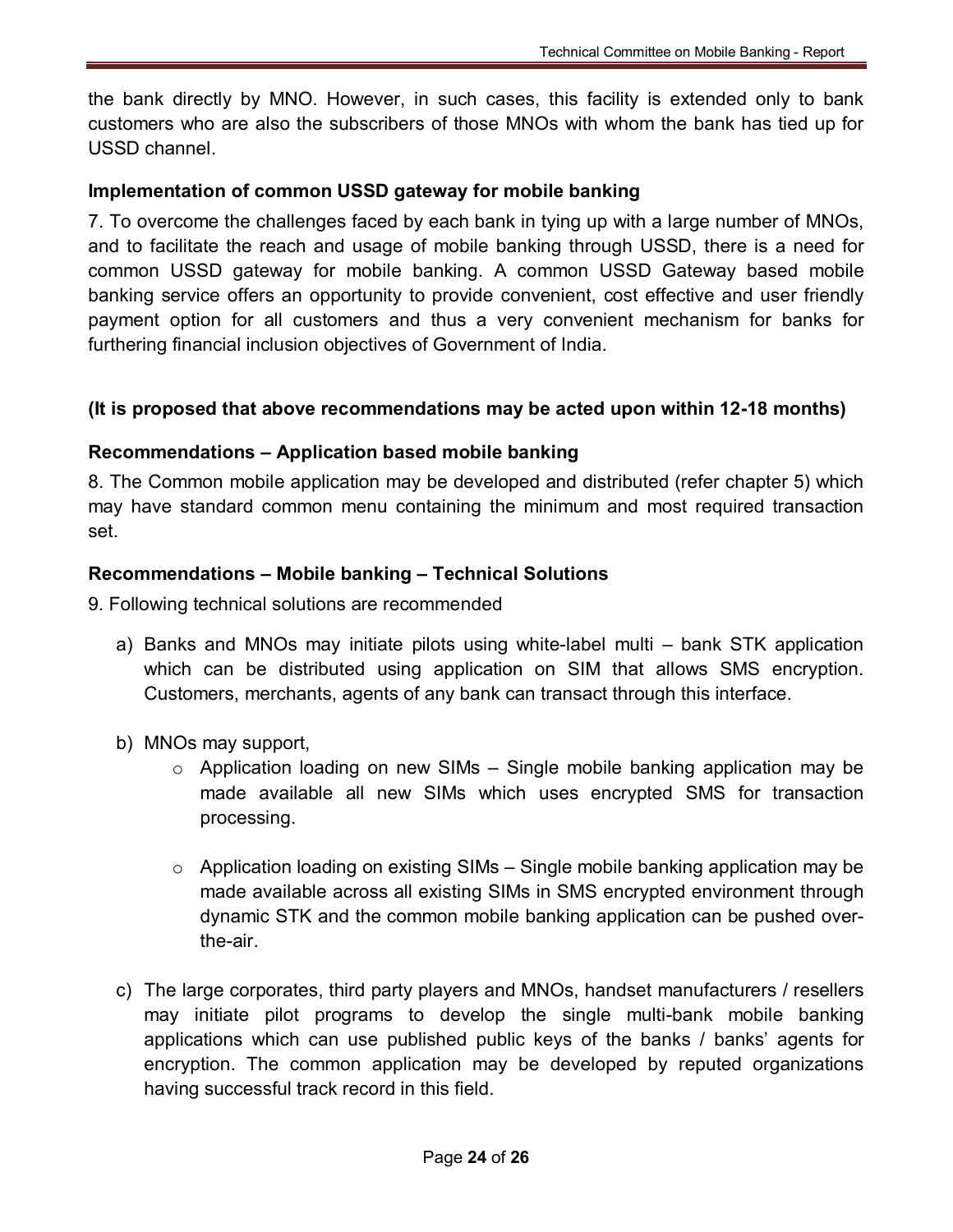Similarly, the common application may be pre-loaded in the handset – the mandate to be issued by Govt. of India to (a) all handset manufacturers / resellers in India. Handset manufacturers to burn the mobile banking application on all new handsets (b) to MNOs requiring them to either burn the STK in the new SIMs with common mobile banking application or send the STK over the air for existing SIMs provided such SIMs are technically compatible to receive such STK over the air.

### **(It is proposed that above recommendations may be acted upon within 12-18 months)**